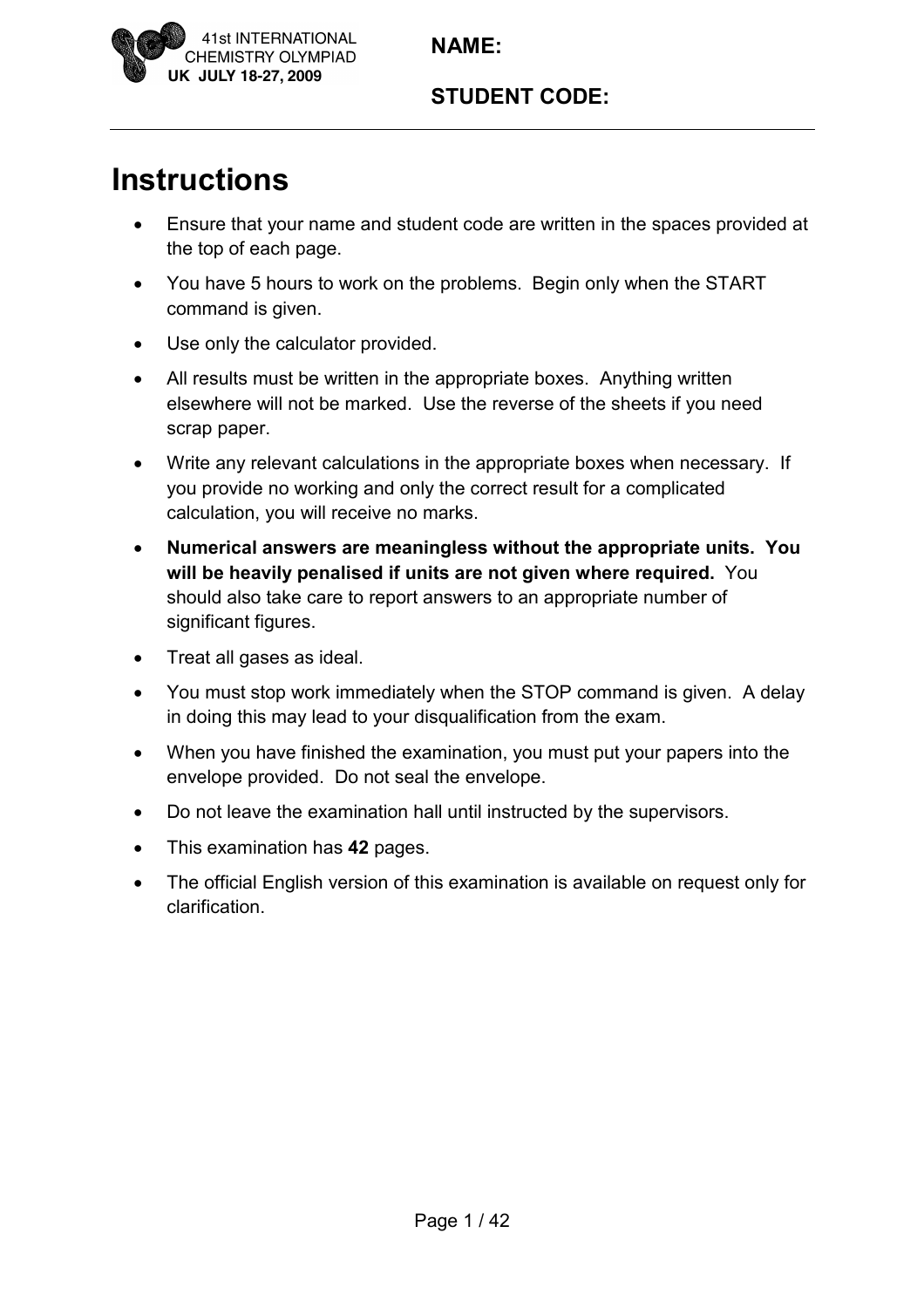•



# **STUDENT CODE:**

# **Physical constants**

| Name                                  | <b>Symbol</b>    | <b>Value</b>                                        |  |  |
|---------------------------------------|------------------|-----------------------------------------------------|--|--|
| Avogadro constant                     | $N_{\sf A}$      | 6.0221 $\times$ 10 <sup>23</sup> mol <sup>-1</sup>  |  |  |
| Boltzmann constant                    | $k_{\rm B}$      | 1.3807 $\times$ 10 <sup>-23</sup> J K <sup>-1</sup> |  |  |
| Gas constant                          | $\overline{R}$   | 8.3145 J K <sup>-1</sup> mol <sup>-1</sup>          |  |  |
| Faraday constant                      | $\overline{F}$   | $96485$ C mol <sup>-1</sup>                         |  |  |
| Speed of light                        | $\mathcal{C}$    | $2.9979 \times 10^8$ m s <sup>-1</sup>              |  |  |
| <b>Planck constant</b>                | h                | 6.6261 $\times$ 10 <sup>-34</sup> J s               |  |  |
| Standard pressure                     | $p^{\circ}$      | $105$ Pa                                            |  |  |
| Atmospheric pressure                  | $p_{\text{atm}}$ | 1.01325 $\times$ 10 <sup>5</sup> Pa                 |  |  |
| Zero of the Celsius scale             |                  | 273.15 K                                            |  |  |
| Standard acceleration of<br>free fall | g                | $9.807 \text{ m s}^{-2}$                            |  |  |
| Bohr magneton                         | $\mu_{B}$        | $9.274015 \times 10^{-24}$ J T <sup>-1</sup>        |  |  |

# **Helpful formulae**

| Volume of a cube               | $V = l^3$                                         |
|--------------------------------|---------------------------------------------------|
| Volume of a sphere             | $V = \frac{4}{3}\pi T^3$                          |
| Gravitational potential energy | $E = mgh$                                         |
| <b>Ideal Gas Equation</b>      | $pV = nRT$                                        |
| Arrhenius equation             | $k = A \exp(-E_a / RT)$                           |
| Spin only formula              | $\mu_{\text{eff}} = \sqrt{n(n+2)}$ Bohr magnetons |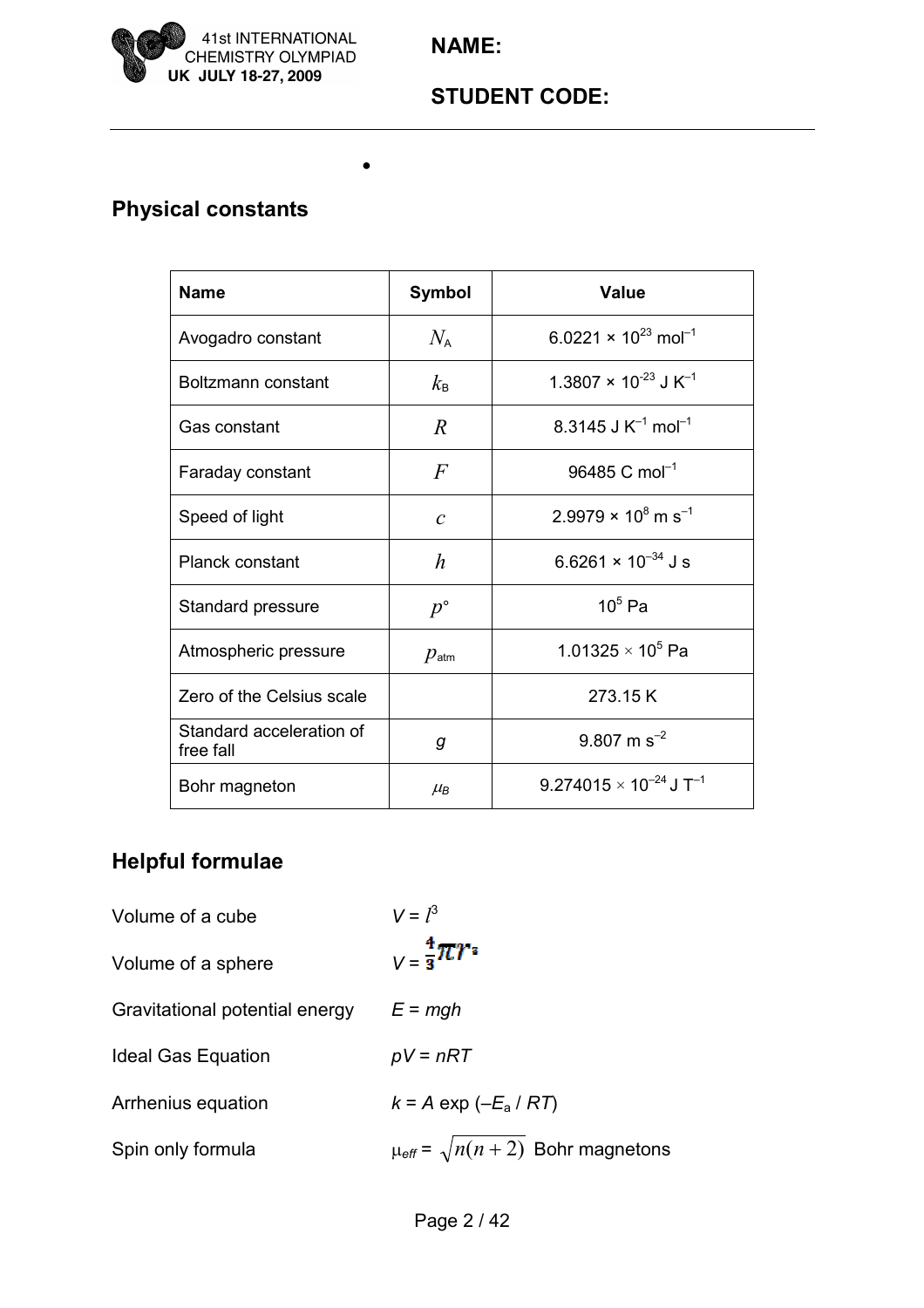

# **STUDENT CODE:**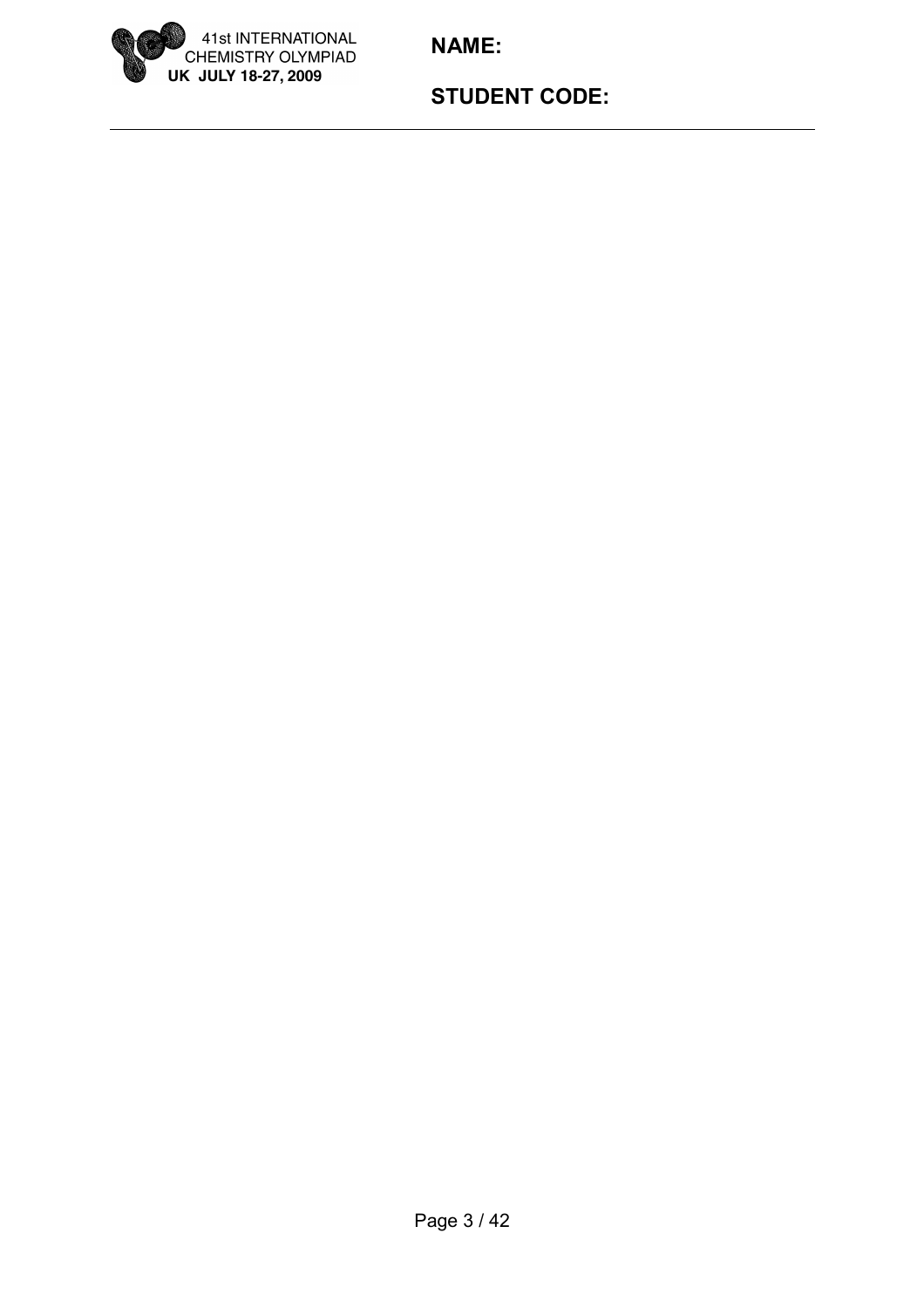

## **Periodic table with relative atomic masses**

| 1              |                |               |       |       |                      |                |                |           |       |        |                |                             |        |        |       |               | 18          |
|----------------|----------------|---------------|-------|-------|----------------------|----------------|----------------|-----------|-------|--------|----------------|-----------------------------|--------|--------|-------|---------------|-------------|
| 1              |                |               |       |       |                      |                |                |           |       |        |                |                             |        |        |       |               | $\mathbf 2$ |
| H              |                |               |       |       |                      |                |                |           |       |        |                |                             |        |        |       |               | He          |
| 1.008          | $\overline{2}$ |               |       |       |                      |                |                |           |       |        |                | 13                          | 14     | 15     | 16    | 17            | 4.003       |
| 3              | 4              |               |       |       |                      |                |                |           |       |        |                | 5                           | 6      | 7      | 8     | 9             | 10          |
| Li             | Вe             |               |       |       |                      |                |                |           |       |        |                | B                           | C      | N      | O     | F             | Ne          |
| 6.94           | 9.01           |               |       |       |                      |                |                |           |       |        |                | 10.81                       | 12.01  | 14.01  | 16.00 | 19.00         | 20.18       |
| 11             | 12             |               |       |       |                      |                |                |           |       |        |                | 13                          | 14     | 15     | 16    | 17            | 18          |
| Na             | Мg             |               |       |       |                      |                |                |           |       |        |                | Al                          | Si     | P      | S     | CI            | Ar          |
| 22.99          | 24 31          | 3             | 4     | 5     | 6                    | $\overline{7}$ | 8              | 9         | 10    | 11     | 12             | 26.98                       | 28.09  | 30.97  | 32.06 | 35 45         | 39.95       |
| 19             | 20             | 21            | 22    | 23    | 24                   | 25             | 26             | 27        | 28    | 29     | 30             | 31                          | 32     | 33     | 34    | 35            | 36          |
| Κ              | Ca             | Sc            | Τi    | V     | Cr                   | Мn             | Fe             | Co        | Ni    | Cu     | Zn             | Ga                          | Ge     | As     | Se    | Βr            | Κr          |
| 39.102         | 40.08          | 44 96         | 47 90 | 50 94 | 52.00                | 54 94          | 55 85          | 5893      | 58.71 | 63.55  | 65 37          | 69.72                       | 72.59  | 74.92  | 78.96 | 79 904        | 83 80       |
| 37             | 38             | 39            | 40    | 41    | 42                   | 43             | 44             | 45        | 46    | 47     | 48             | 49                          | 50     | 51     | 52    | 53            | 54          |
| R <sub>b</sub> | Sr             | Υ             | Zr    | Nb    | Мo                   | Тc             | R <sub>u</sub> | <b>Rh</b> | Pd    | Αg     | C <sub>d</sub> | I n                         | Sn     | Sb     | Тe    | $\mathbf l$   | Xe          |
| 85 47          | 87 62          | 88.91         | 91.22 | 92 91 | 95 94                |                | 101.07         | 102 91    | 106.4 | 107.87 | 112.40         | 114 82                      | 118.69 | 12175  |       | 127 60 126 90 | 131.30      |
| 55             | 56             | 57            | 72    | 73    | 74                   | 75             | 76             | 77        | 78    | 79     | 80             | 81                          | 82     | 83     | 84    | 85            | 86          |
| Cs             | Вa             | La*           | Ηf    | Тa    | W                    | Re             | Os             | <u>Ir</u> | Pt    | Au     | Hg             | ΤI                          | Pb     | Вi     | Po    | At            | Rn          |
| 132.91         |                | 137 34 138 91 |       |       | 178 49 180 95 183 85 | 186.2          | 190.2          | 192.2     |       |        |                | 195 09 196 97 200 59 204 37 | 207.2  | 208 98 |       |               |             |
| 87             | 88             | 89            |       |       |                      |                |                |           |       |        |                |                             |        |        |       |               |             |
| Fr             | Ra             | $Ac+$         |       |       |                      |                |                |           |       |        |                |                             |        |        |       |               |             |
|                |                |               |       |       |                      |                |                |           |       |        |                |                             |        |        |       |               |             |
|                |                |               |       |       |                      |                |                |           |       |        |                |                             |        |        |       |               |             |

| *Lanthanides           | 58<br>Ce. | 59<br>Pr | 60<br>Nd | 61<br>Pm | 62<br>Sm | 63<br>Eu | 64<br>∣Gd      | 65<br>Тb | 66<br>Dv | 67<br>Ho       | 68<br>Er       | 69<br>m | 70<br>Yb | 71     |
|------------------------|-----------|----------|----------|----------|----------|----------|----------------|----------|----------|----------------|----------------|---------|----------|--------|
|                        | 140.12    | 140.91   | 144.24   |          | 150.4    | 151.96   | 157.25         | 158.93   | 162.50   | 164.93         | 167.26         | 168.93  | 173.04   | 174.97 |
|                        | 90        | 91       | 92       | 93       | 94       | 95       | 96             | 97       | 98       | 99             | 100            | 101     | 102      | 103    |
| <sup>+</sup> Actinides | Τh        | Рa       | U        | Np       | Pu       | Am.      | C <sub>m</sub> | Bk       | Cf       | E <sub>s</sub> | F <sub>m</sub> | Мd      | No       |        |
|                        | 232.01    |          | 238.03   |          |          |          |                |          |          |                |                |         |          |        |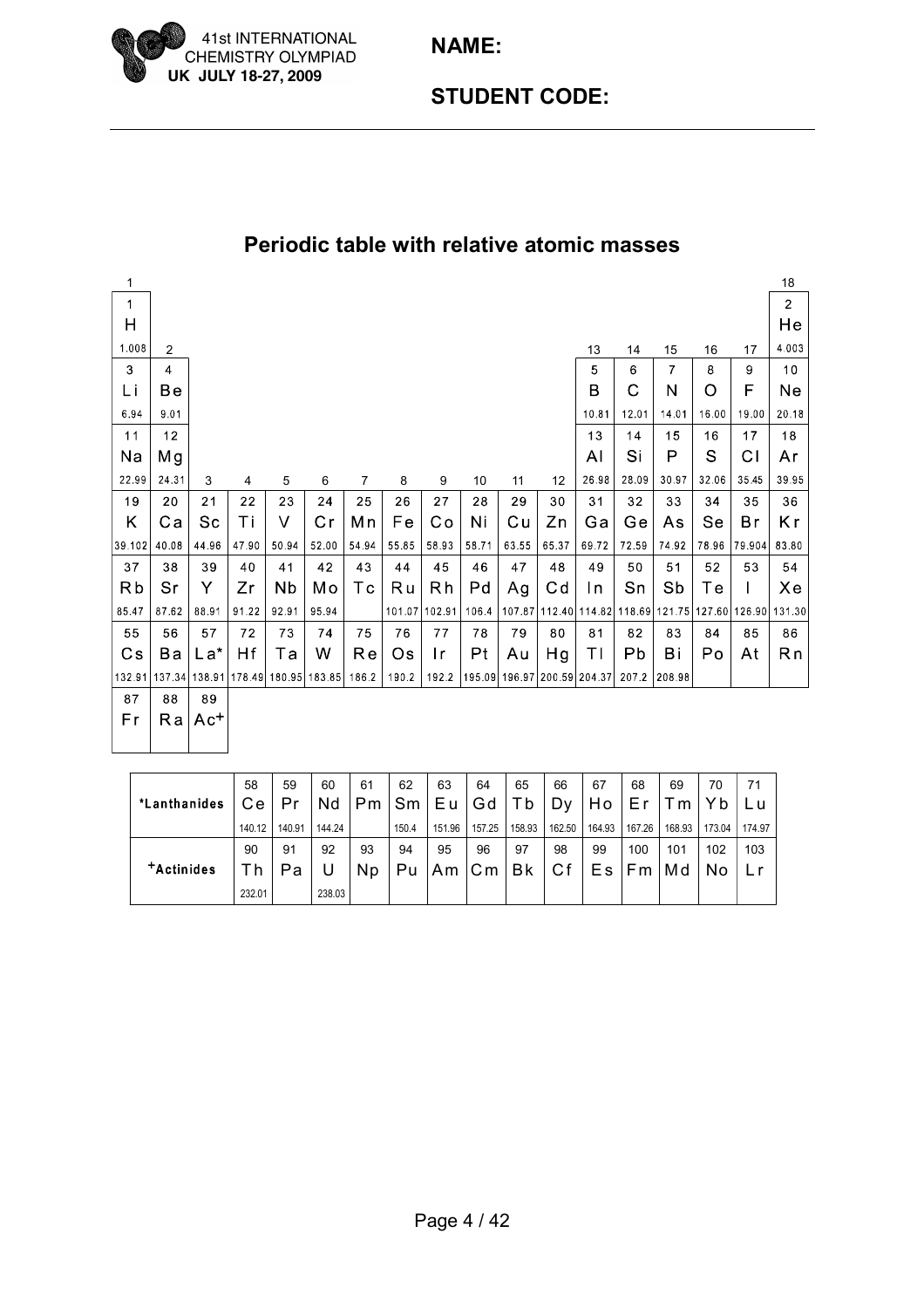# **Problem 1** 10% of the total

# **Estimating the Avogadro constant**

|  |  |  |               |            |                   |                         |              | 1a   1b   1c   1d   1e   1f   1g   1h   1i   1j   1k   Total |
|--|--|--|---------------|------------|-------------------|-------------------------|--------------|--------------------------------------------------------------|
|  |  |  | 2   1   2   3 | $6\degree$ | $\mathbf{\Delta}$ | $\overline{\mathbf{3}}$ | $\mathbf{3}$ | 36                                                           |
|  |  |  |               |            |                   |                         |              |                                                              |

Many different methods have been used to determine the Avogadro constant. Three different methods are given below.

### **Method A – from X-ray diffraction data (modern)**

The unit cell is the smallest repeating unit in a crystal structure. The unit cell of a gold crystal is found by X-ray diffraction to have the face-centred cubic unit structure (i.e. where the centre of an atom is located at each corner of a cube and in the middle of each face). The side of the unit cell is found to be 0.408 nm.

**a)** Sketch the unit cell and calculate how many Au atoms the cell contains.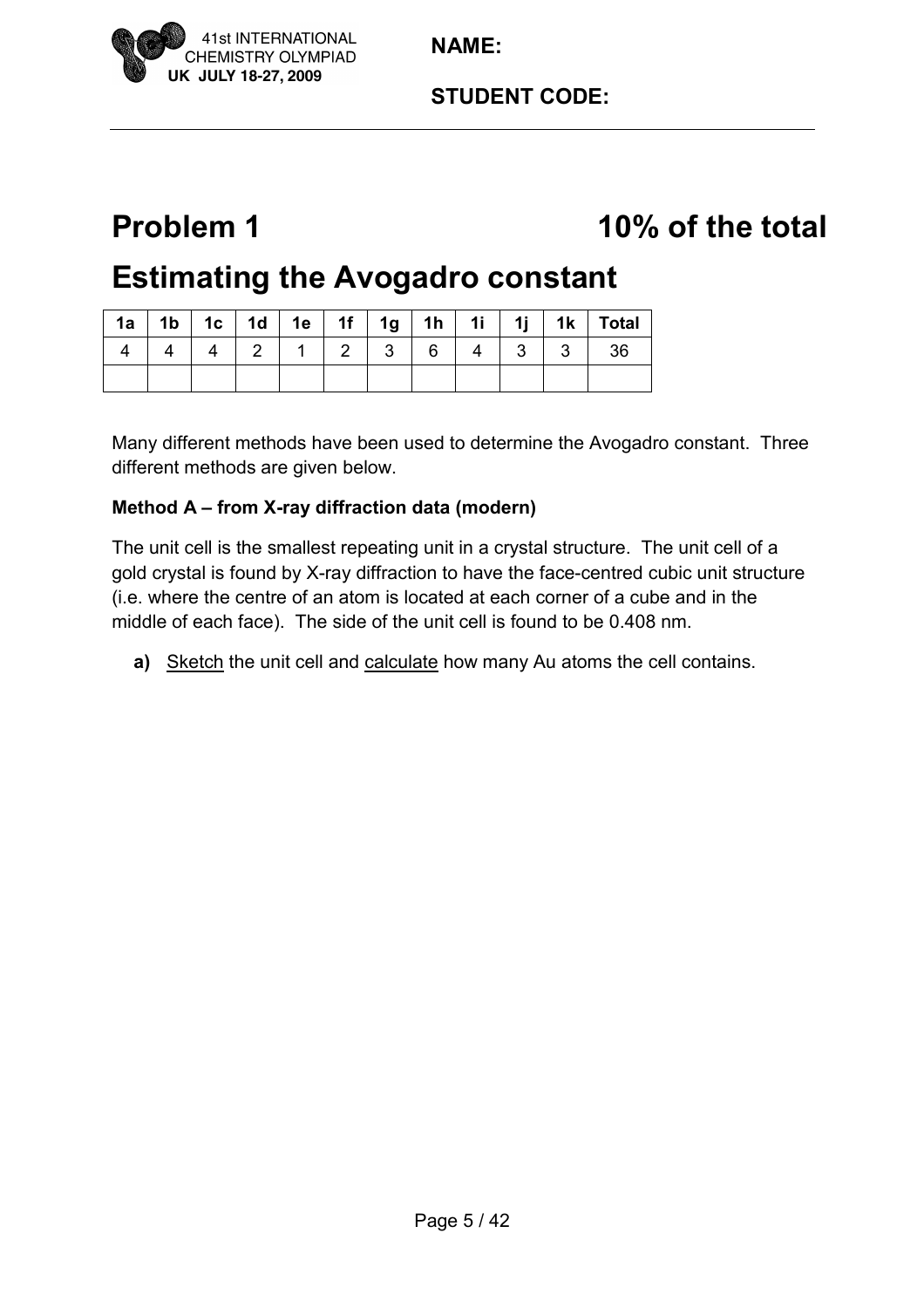

41st INTERNATIONAL<br>CHEMISTRY OLYMPIAD

**UK JULY 18-27, 2009** 

## **STUDENT CODE:**

| Unit cell:                                                                                                                  |
|-----------------------------------------------------------------------------------------------------------------------------|
|                                                                                                                             |
|                                                                                                                             |
|                                                                                                                             |
|                                                                                                                             |
|                                                                                                                             |
| Number of Au atoms in the unit cell:                                                                                        |
|                                                                                                                             |
|                                                                                                                             |
| The density of Au is $1.93 \times 10^4$ kg m <sup>-3</sup> . Calculate the volume and mass of the<br>b)<br>cubic unit cell. |
| Volume:                                                                                                                     |
|                                                                                                                             |

Mass:

**c)** Hence calculate the mass of a gold atom and the Avogadro constant, given that the relative atomic mass of Au is 196.97.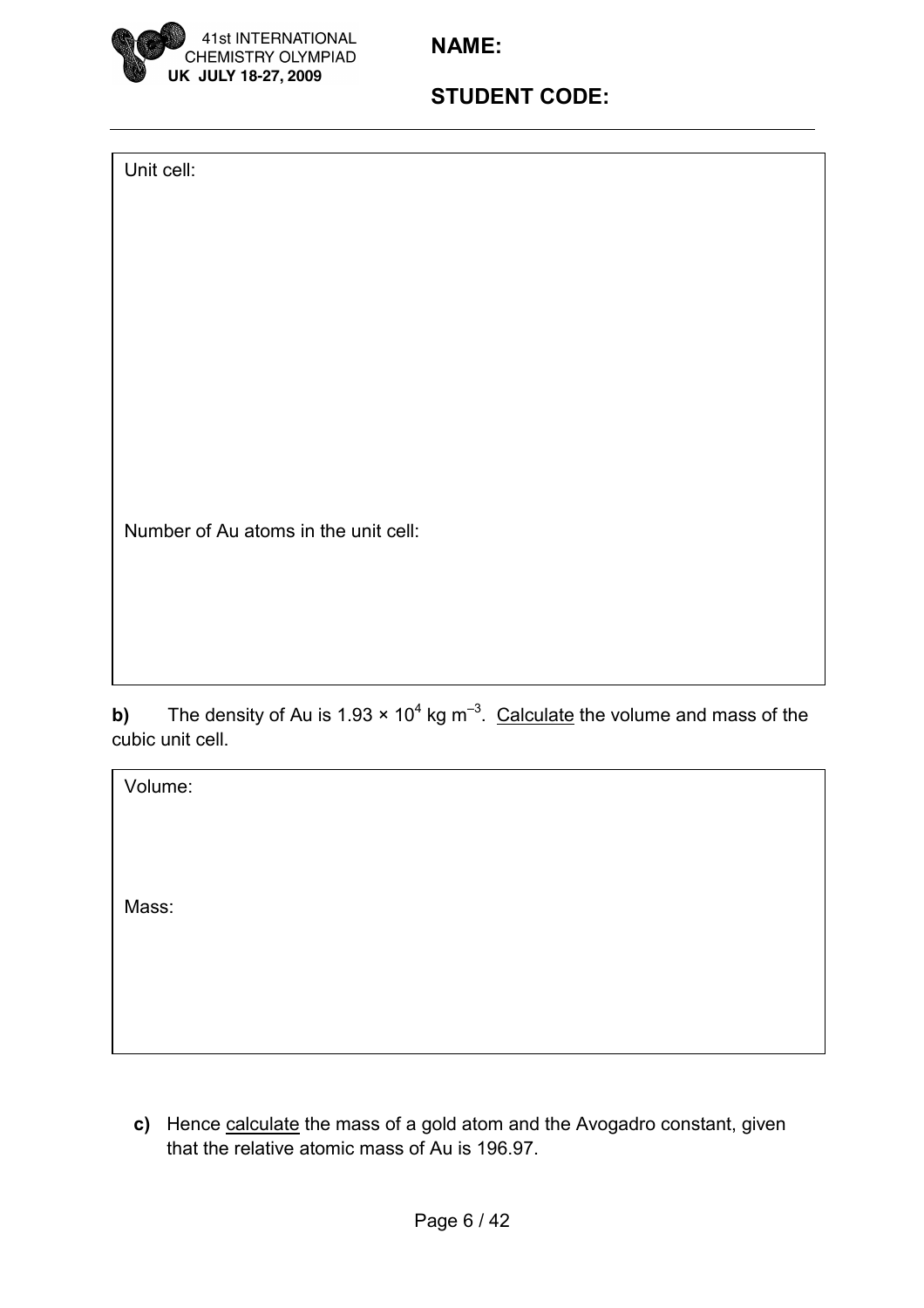Mass of Au atom:

Avogadro constant:

### **Method B – from radioactive decay (Rutherford, 1911)**

The radioactive decay series of  $226$ Ra is as follows:

 $226Ra$   $\rightarrow$   $222Rn$   $\frac{3.825d}{218p_0}$   $\frac{3.10m}{214p_0}$   $\frac{26.8m}{26.8m}$   $214Bi$   $\frac{19.9m}{26.8m}$  $214P_0$   $\frac{164.3 \text{ }\mu\text{s}}{210P_0}$   $\frac{22.3 \text{ }\gamma}{210P_0}$   $\frac{5.013 \text{ d}}{210P_0}$   $\frac{138.4 \text{ d}}{206P_0}$ 

The times indicated are half-lives, the units are  $y = y$ ears,  $d = days$ ,  $m = minutes$ . The first decay, marked *t* above, has a much longer half-life than the others.

**d)** In the table below, identify which transformations are  $\alpha$ -decays and which are β-decays.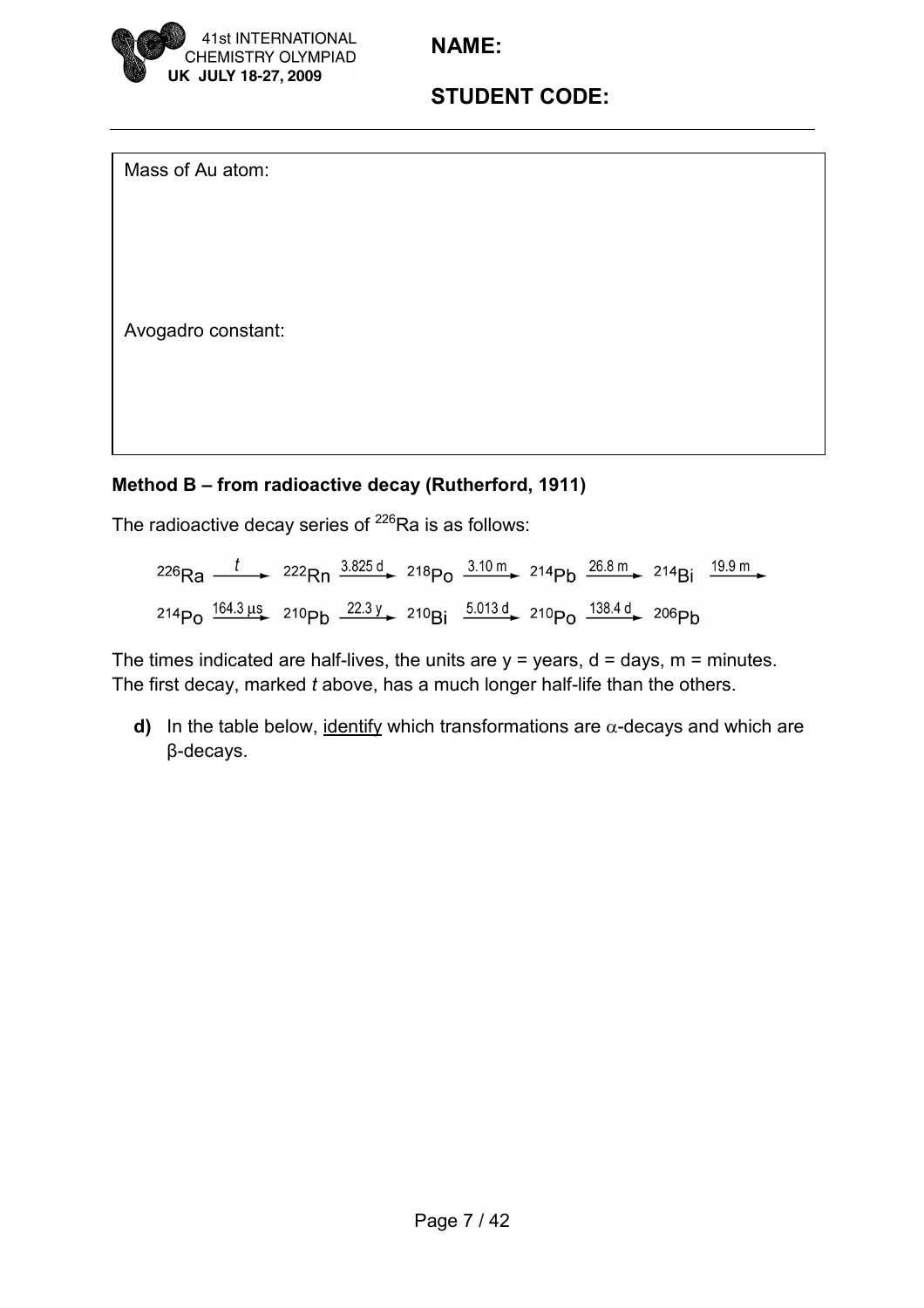

### **STUDENT CODE:**

|                                     | $\alpha$ -decay | $\beta$ -decay |  |
|-------------------------------------|-----------------|----------------|--|
| $226$ Ra $\longrightarrow$ $222$ Rn |                 |                |  |
| $222$ Rn $\longrightarrow$ $218$ Po |                 |                |  |
| $^{218}Po \longrightarrow ^{214}Pb$ |                 |                |  |
| $^{214}Pb \longrightarrow ^{214}Bi$ |                 |                |  |
| $^{214}Bi \longrightarrow ^{214}Po$ |                 |                |  |
| $^{214}Po \longrightarrow ^{210}Pb$ |                 |                |  |
| $^{210}Pb \longrightarrow ^{210}Bi$ |                 |                |  |
| $^{210}Bi \longrightarrow ^{210}Po$ |                 |                |  |
| $^{210}Po \longrightarrow ^{206}Pb$ |                 |                |  |
|                                     |                 |                |  |

- **e)** A sample containing 192 mg of <sup>226</sup>Ra was purified and allowed to stand for 40 days. Identify the first isotope in the series (excluding Ra) that has not reached a steady state.
- **f)** The total rate of  $\alpha$ -decay from the sample was then determined by scintillation to be 27.7 GBq (where 1 Bq = 1 count s<sup>-1</sup>). The sample was then sealed for 163 days. Calculate the number of  $\alpha$  particles produced.

**g)** At the end of the 163 days the sample was found to contain 10.4 mm<sup>3</sup> of He, measured at 101325 Pa and 273 K. Calculate the Avogadro constant from these data.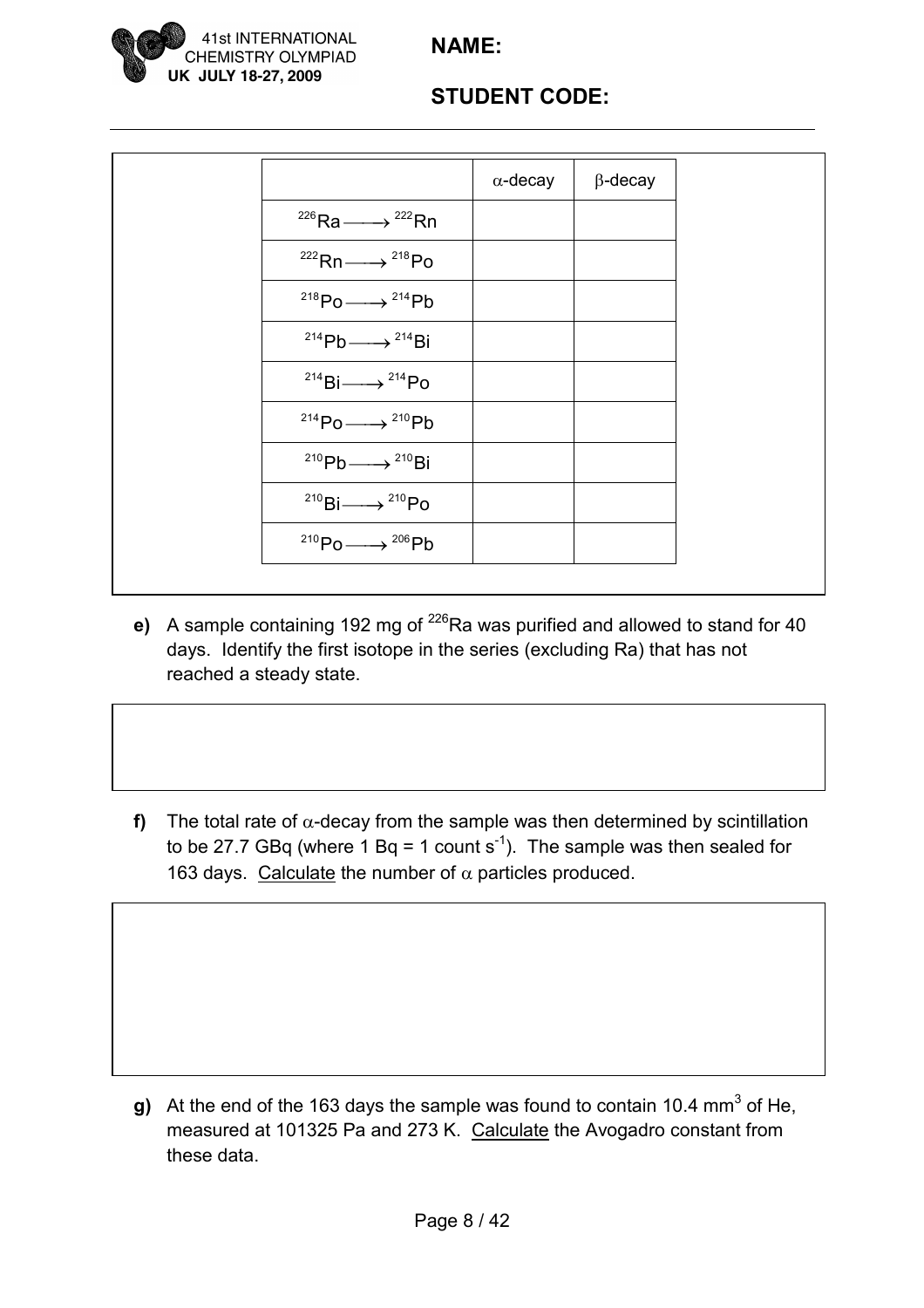41st INTERNATIONAL CHEMISTRY OLYMPIAD

UK JULY 18-27, 2009

## **STUDENT CODE:**

**h)** Given that the relative isotopic mass of <sup>226</sup>Ra measured by mass spectrometry is 226.25, use the textbook value of the Avogadro constant  $(6.022 \times 10^{23} \text{ mol}^{-1})$  to calculate the number of <sup>226</sup>Ra atoms in the original sample,  $n_{\text{Ra}}$ , the decay rate constant,  $\lambda$ , and the half-life, *t*, of <sup>226</sup>Ra (in years). You need only consider the decays up to but not including the isotope identified in (**e**).

```
n_{\text{Ra}} = \lambda =t =
```
**Method C – dispersion of particles (Perrin, 1909)**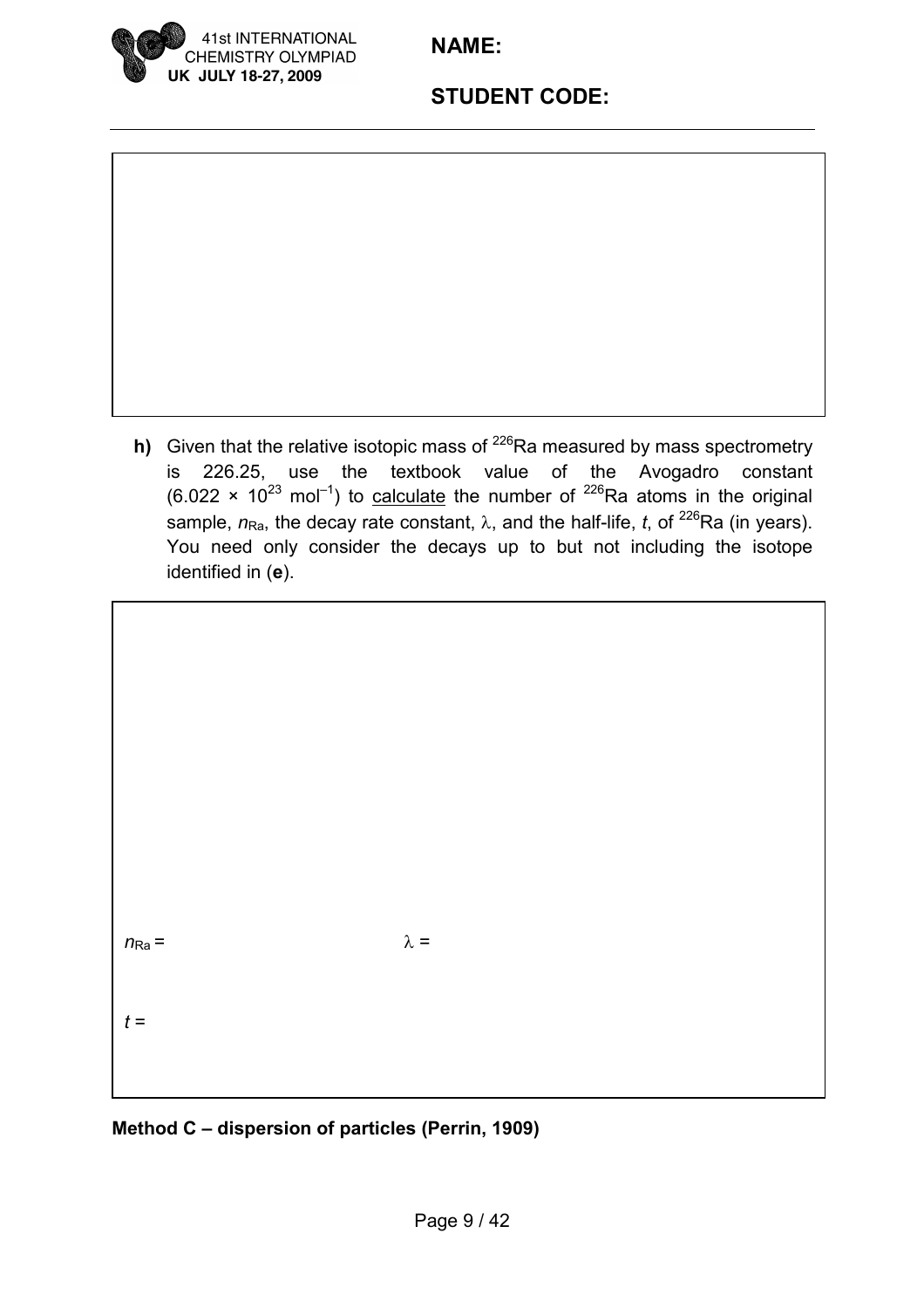41st INTERNATIONAL CHEMISTRY OLYMPIAD UK JULY 18-27, 2009

**STUDENT CODE:** 

One of the first accurate determinations of the Avogadro constant was carried out by studying the vertical distribution under gravity of colloidal particles suspended in water. In one such experiment, particles with radius 2.12  $\times$  10<sup>-7</sup> m and density 1.206  $\times$  10<sup>3</sup> kg m<sup>-3</sup> were suspended in a tube of water at 15 °C. After allowing sufficient time to equilibrate, the mean numbers of particles per unit volume observed at four heights from the bottom of the tube were:

| height / $10^{-6}$ m           | 5    | 35 | 65          | 95   |
|--------------------------------|------|----|-------------|------|
| mean number per<br>unit volume | 4.00 |    | $1.88$ 0.90 | 0.48 |

**i)** Assuming the particles to be spherical, calculate: the mass, *m*, of a particle; the mass of the water it displaces,  $m<sub>H2O</sub>$ ; and the effective mass,  $m<sup>*</sup>$ , of the particle in water accounting for buoyancy (i.e. taking account of the upthrust due to the displaced volume of water). Take the density of water to be 999 kg m $^{-3}$ .

 $m =$   $m_{H2O} =$ *m*\* *=*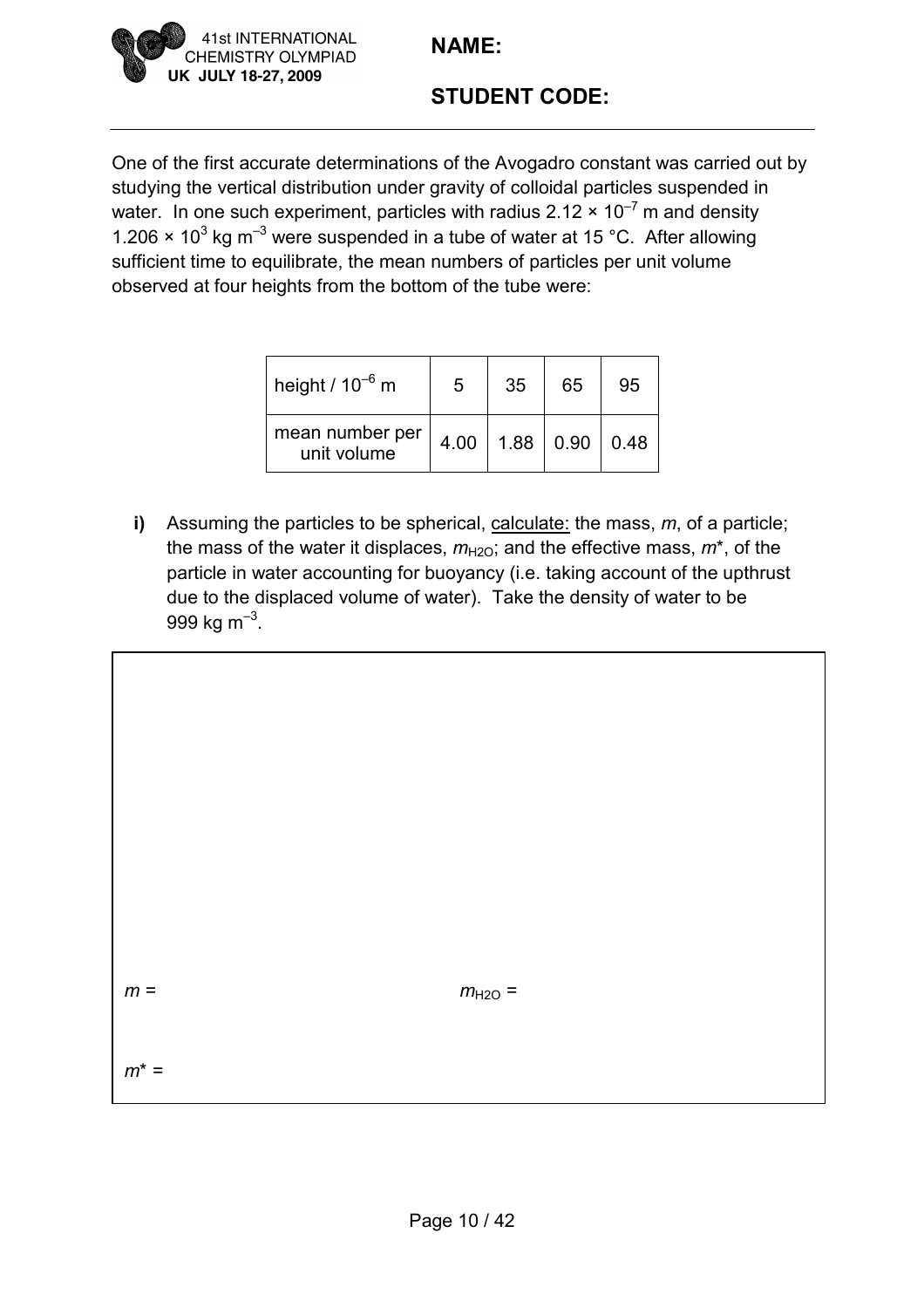**STUDENT CODE:** 

At equilibrium, the number of particles per unit volume at different heights may be modelled according to a Boltzmann distribution:

$$
\frac{n_h}{n_{h_0}} = \exp\left[-\frac{E_h - E_{h_0}}{RT}\right]
$$

where *nh* is the number of particles per unit volume at height *h*,

 $n_{h0}$  is the number of particles per unit volume at the reference height  $h_0$ ,

 *Eh* is the gravitational potential energy per **mole** of particles at height *h* relative to the particles at the bottom of the tube,

*R* is the gas constant, 8.3145 J K<sup>-1</sup> mol<sup>-1</sup>.

A graph of  $\ln(n_h/n_{h0})$  against  $(h - h_0)$ , based on the data in the table above, is shown below. The reference height is taken to be 5  $\mu$ m from the bottom of the tube.

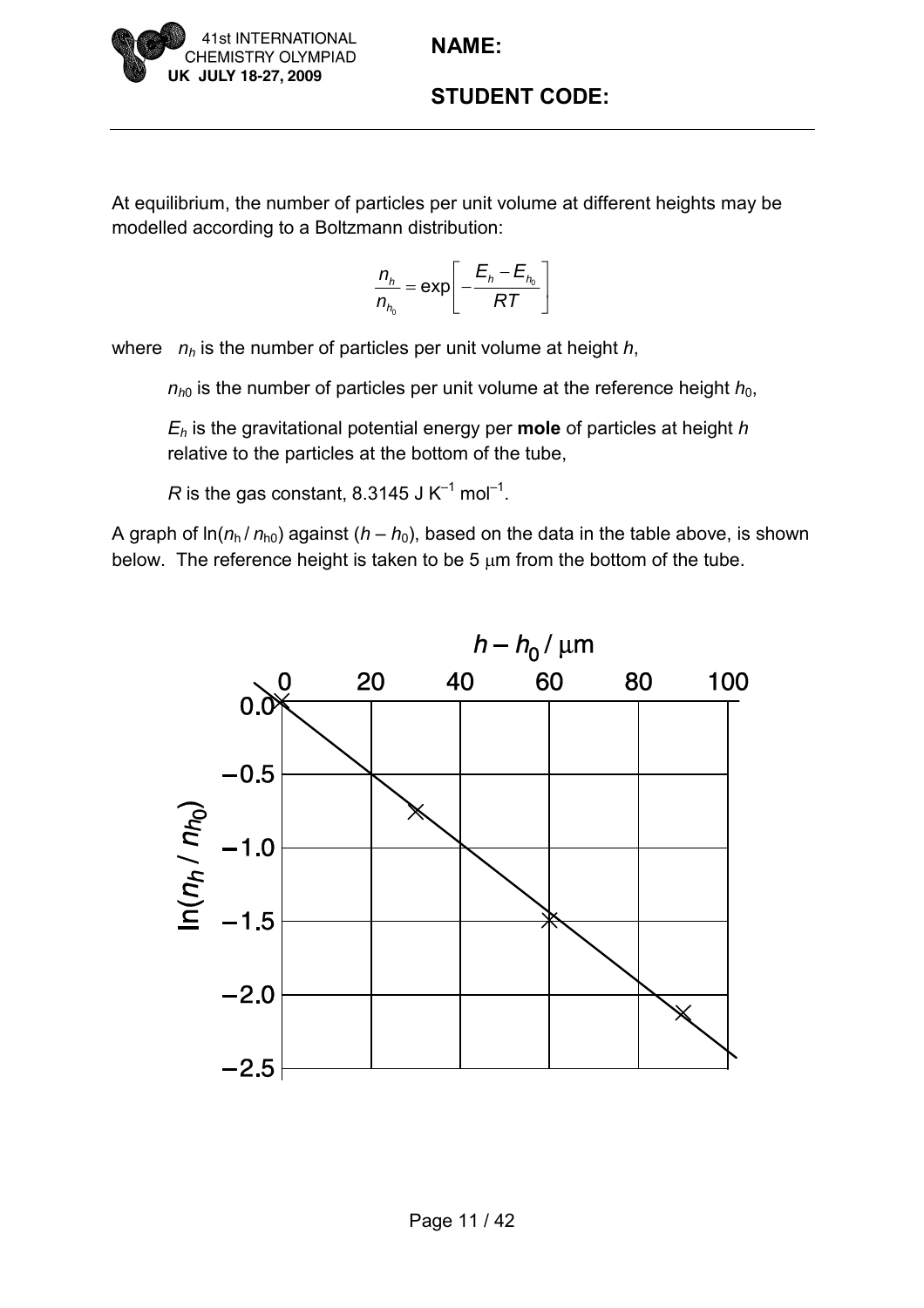



**j)** Derive an expression for the gradient (slope) of the graph.

**k)** Determine the Avogadro constant from these data.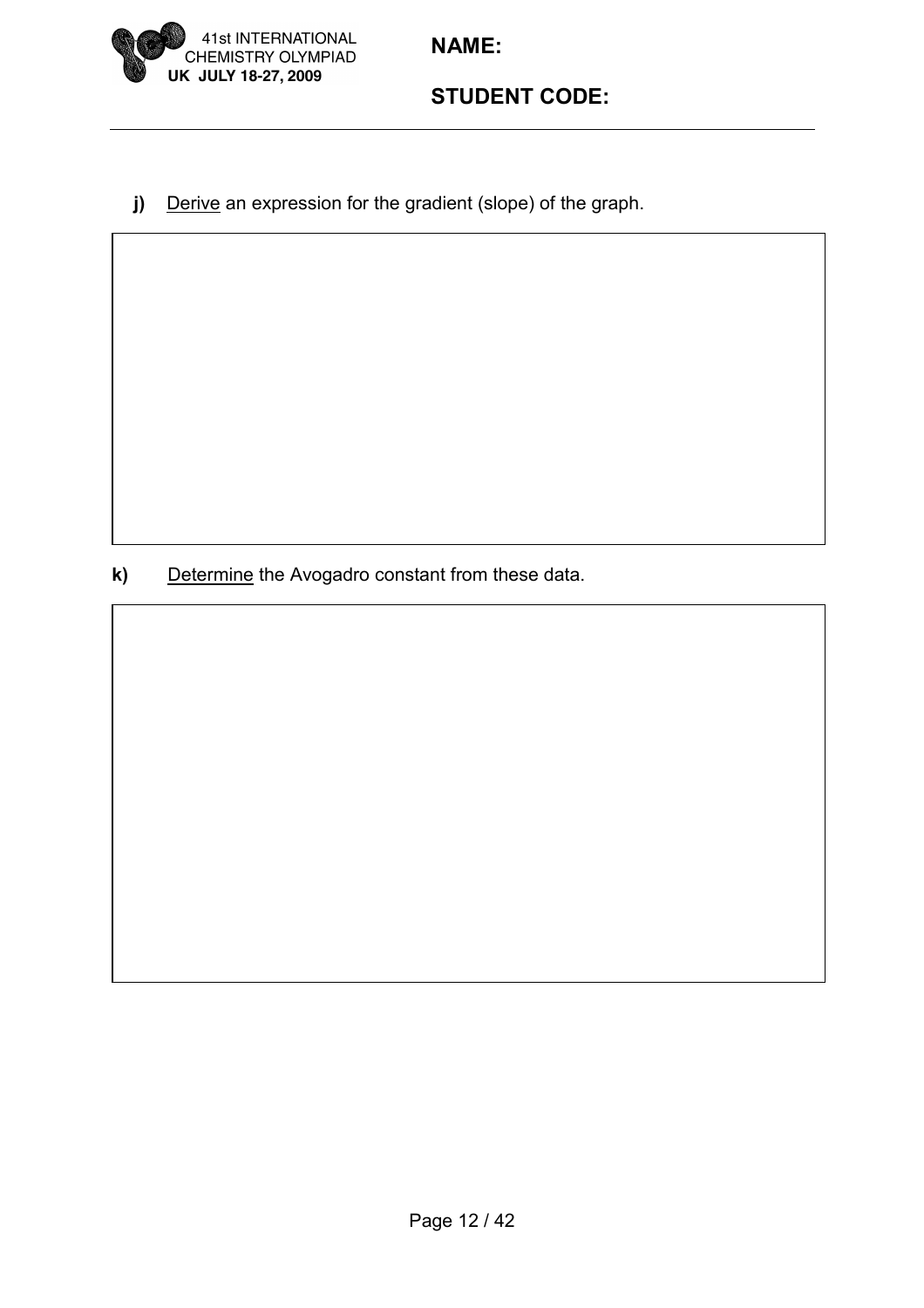

# **Problem 2** 10% of the total

# Interstellar production of H<sub>2</sub>

|  |  |                 |  |   | $2a   2b   2c   2d   2e   2f   2g   2h   2i   Total$ |
|--|--|-----------------|--|---|------------------------------------------------------|
|  |  | 2 2 4 2 6 6 3 2 |  | 6 | 33                                                   |
|  |  |                 |  |   |                                                      |

If two atoms collide in interstellar space the energy of the resulting molecule is so great that it rapidly dissociates. Hydrogen atoms only react to give stable  $H_2$ molecules on the surface of dust particles. The dust particles absorb most of the excess energy and the newly formed  $H_2$  rapidly desorbs. This question examines two kinetic models for  $H_2$  formation on the surface of a dust particle.

In both models, the rate constant for adsorption of H atoms onto the surface of dust particles is  $k_{\mathsf{a}}$  = 1.4×10<sup>-5</sup> cm $^3$  s<sup>-1</sup>. The typical number density of H atoms (number of H atoms per unit volume) in interstellar space is [H] = 10 cm<sup>-3</sup>.

[Note: in the following, you may treat numbers of surface-adsorbed atoms and number densities of gas-phase atoms in the same way as you would normally use concentrations in the rate equations. As a result, the units of the rate constants may be unfamiliar to you. Reaction rates have units of numbers of atoms or molecules per unit time.]

**a)** Calculate the rate at which H atoms adsorb onto a dust particle. You may assume that this rate is constant throughout.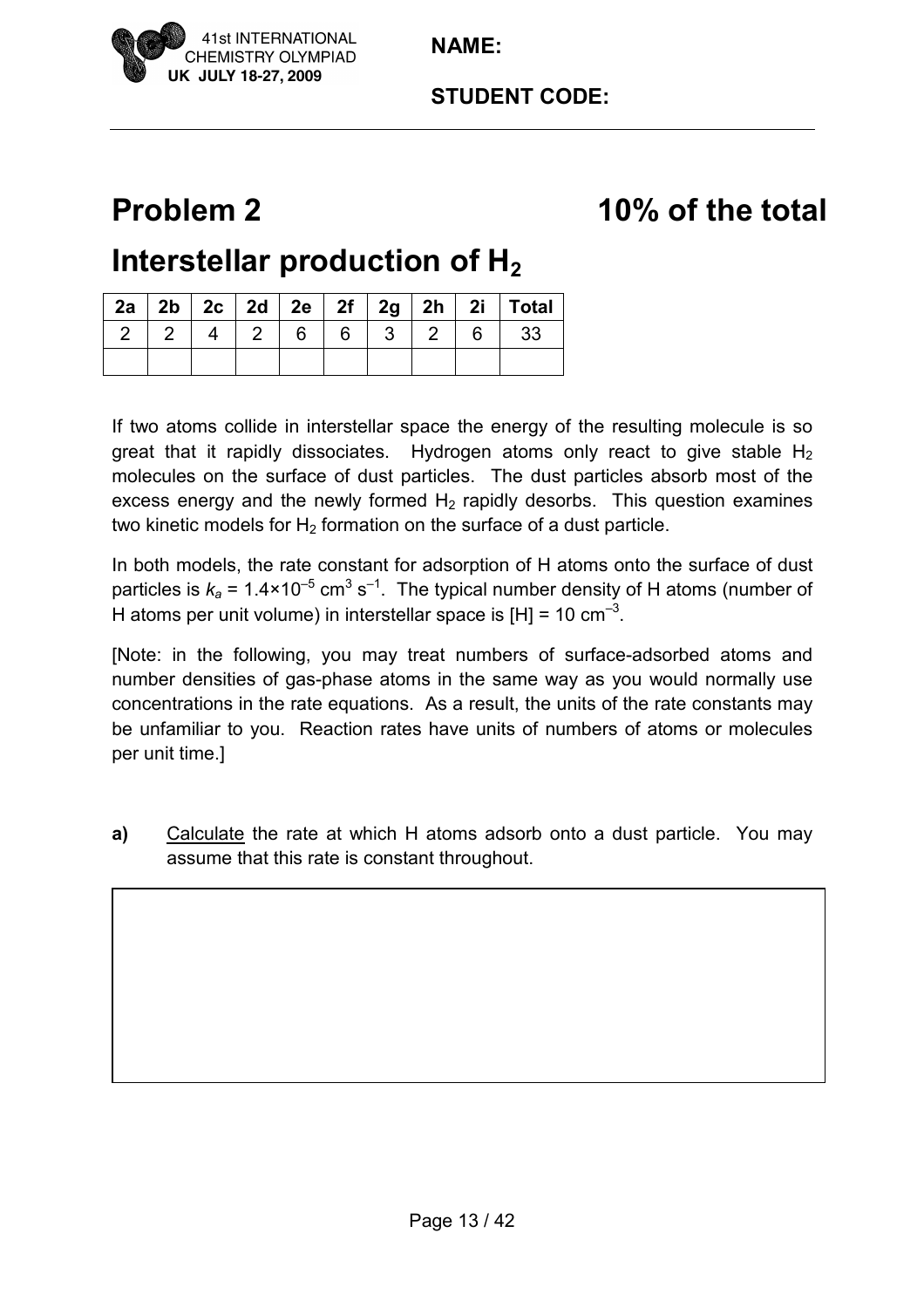Desorption of H atoms is first order with respect to the number of adsorbed atoms. The rate constant for the desorption step is  $k_d$  = 1.9×10<sup>-3</sup> s<sup>-1</sup>.

**b)** Assuming that only adsorption and desorption take place, calculate the steady-state number, *N*, of H atoms on the surface of a dust particle.

The H atoms are mobile on the surface. When they meet they react to form  $H_2$ , which then desorbs. The two kinetic models under consideration differ in the way the reaction is modelled, but share the same rate constants  $k_a$ ,  $k_d$ , and  $k_f$ , for adsorption, desorption, and bimolecular reaction, as given below.

> $k_a$  = 1.4×10<sup>-5</sup> cm<sup>3</sup> s<sup>-1</sup>  $k_d$  = 1.9×10<sup>-3</sup> s<sup>-1</sup>  $k_r$  = 5.1×10<sup>4</sup> s<sup>-1</sup>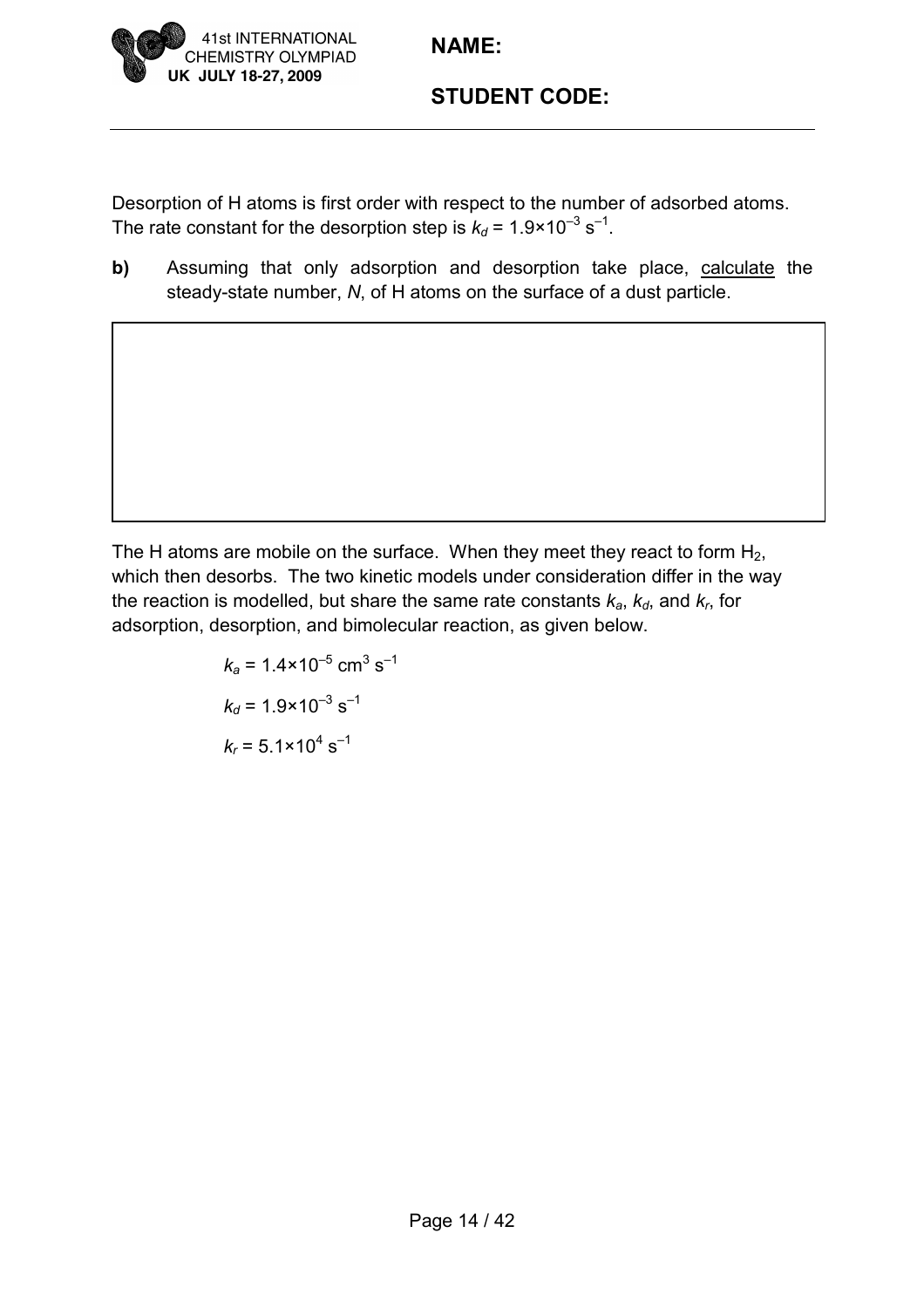

### **Model A**

Reaction to form  $H_2$  is assumed to be second order. On a dust particle the rate of removal of H atoms by reaction is *krN* 2 .

**c)** Write down an equation for the rate of change of *N,* including adsorption, desorption and reaction. Assuming steady state conditions, determine the value of *N*.

*N* =

**d)** Calculate the rate of production of  $H_2$  per dust particle in this model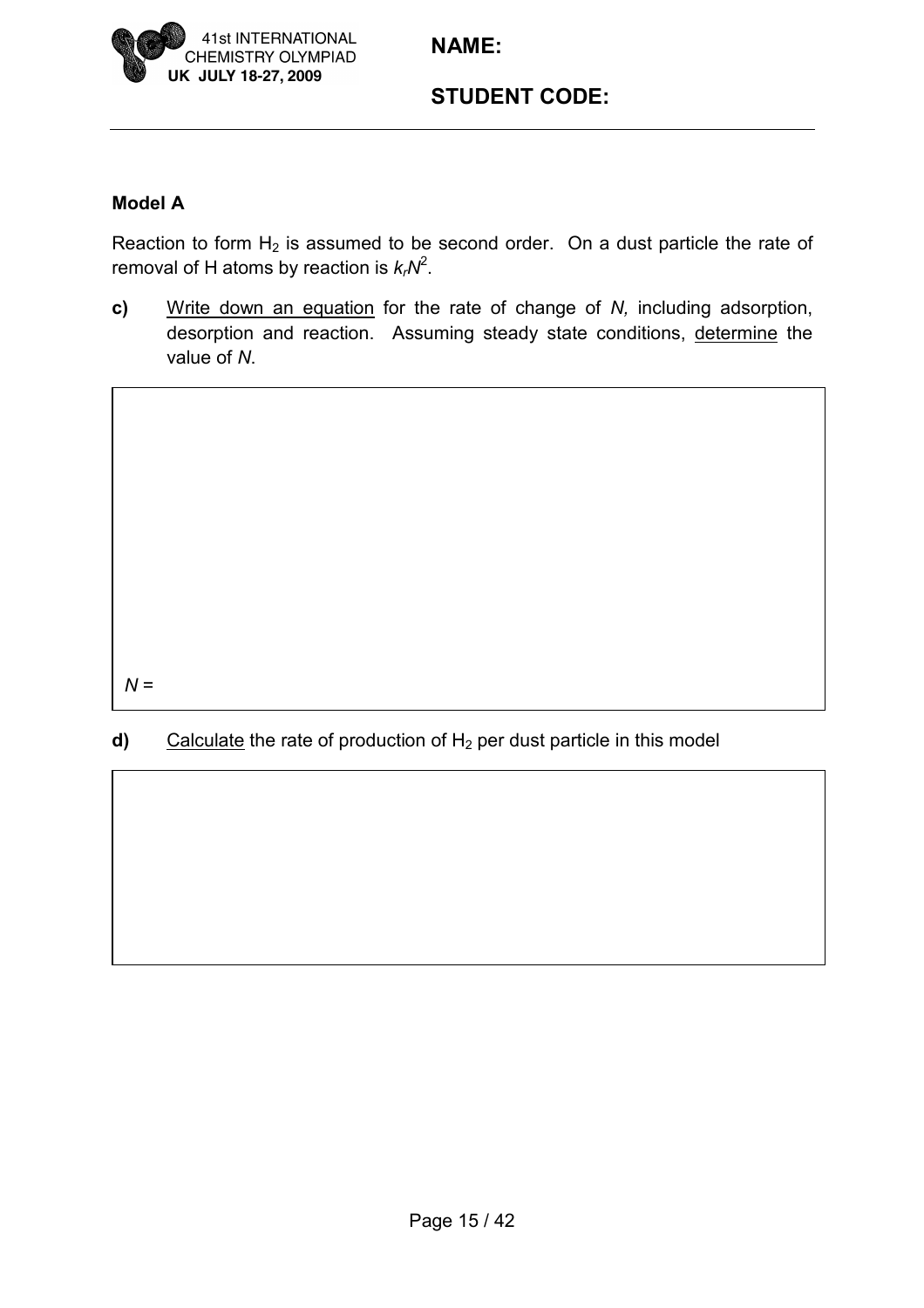

### **Model B**

Model B attempts to analyse the probability that the dust particles carry 0, 1 or 2 H atoms. The three states are linked by the following reaction scheme. The assumption is made that no more than 2 atoms may be adsorbed simultaneously.



 $x_0$ ,  $x_1$  and  $x_2$  are the fractions of dust particles existing in state 0, 1 or 2, respectively. These fractions may be treated in the same way as concentrations in the following kinetic analysis. For a system in state  $m$  with fraction  $x_m$ , the rates of the three possible processes are

Adsorption ( $m \rightarrow m + 1$ ): rate =  $k_a$ [H] $x_m$ 

Desorption ( $m \rightarrow m - 1$ ): rate =  $k_dmx_m$ 

Reaction ( $m \rightarrow m - 2$ ): rate = 1/2  $k<sub>r</sub> m(m-1)x<sub>m</sub>$ 

**e)** Write down equations for the rates of change,  $dx_m/dt$ , of the fractions  $x_0$ ,  $x_1$ and  $x_2$ .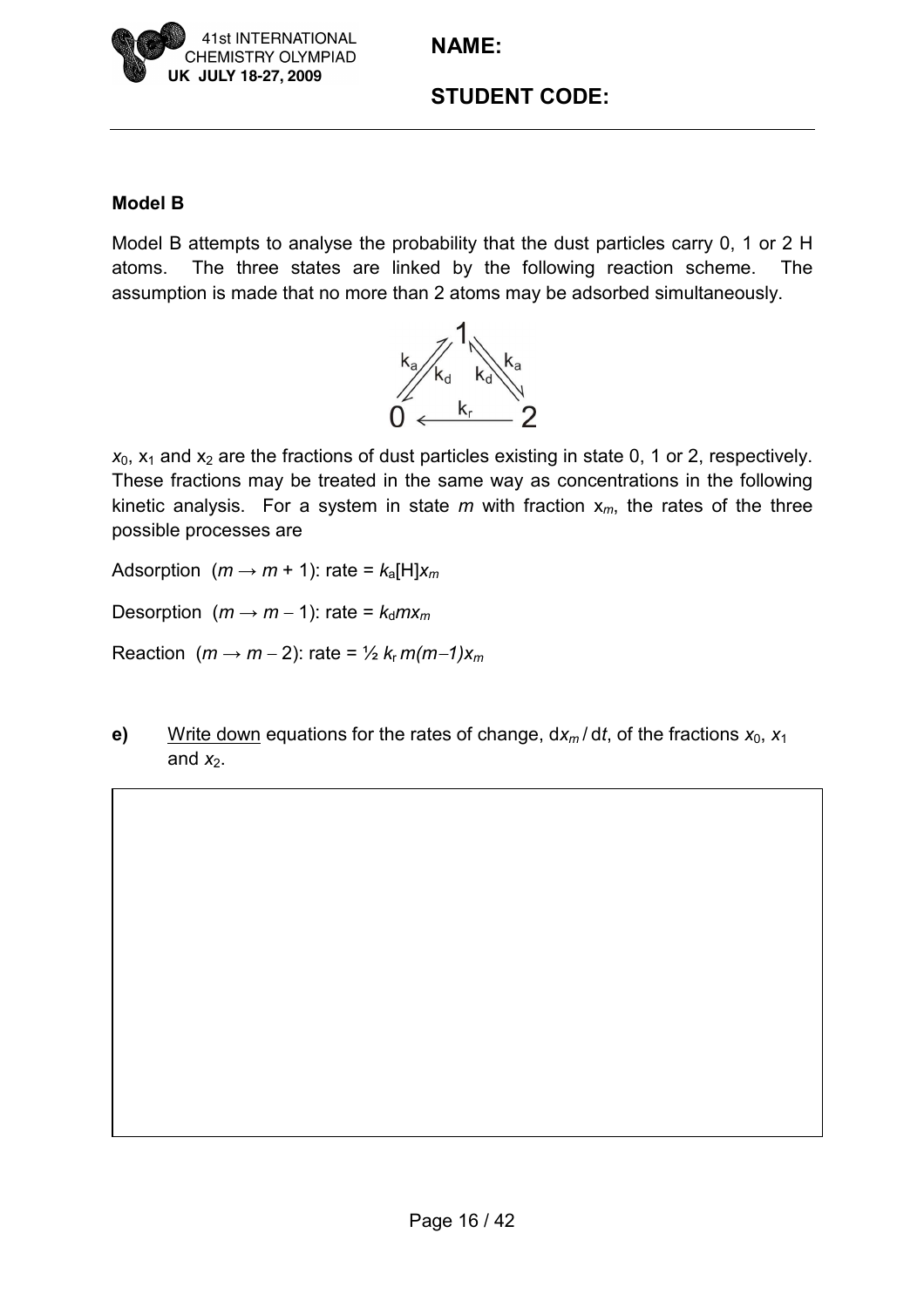

**f)** Assuming steady-state conditions, use the above rate equations to find expressions for the ratios  $x_2/x_1$  and  $x_1/x_0$  and evaluate these ratios.

**g)** Evaluate the steady state fractions  $x_0$ ,  $x_1$  and  $x_2$ 

[If you were unable to determine the ratios in (f), use  $x_2/x_1 = a$  and  $x_1/x_0 = b$ and give the result algebraically].

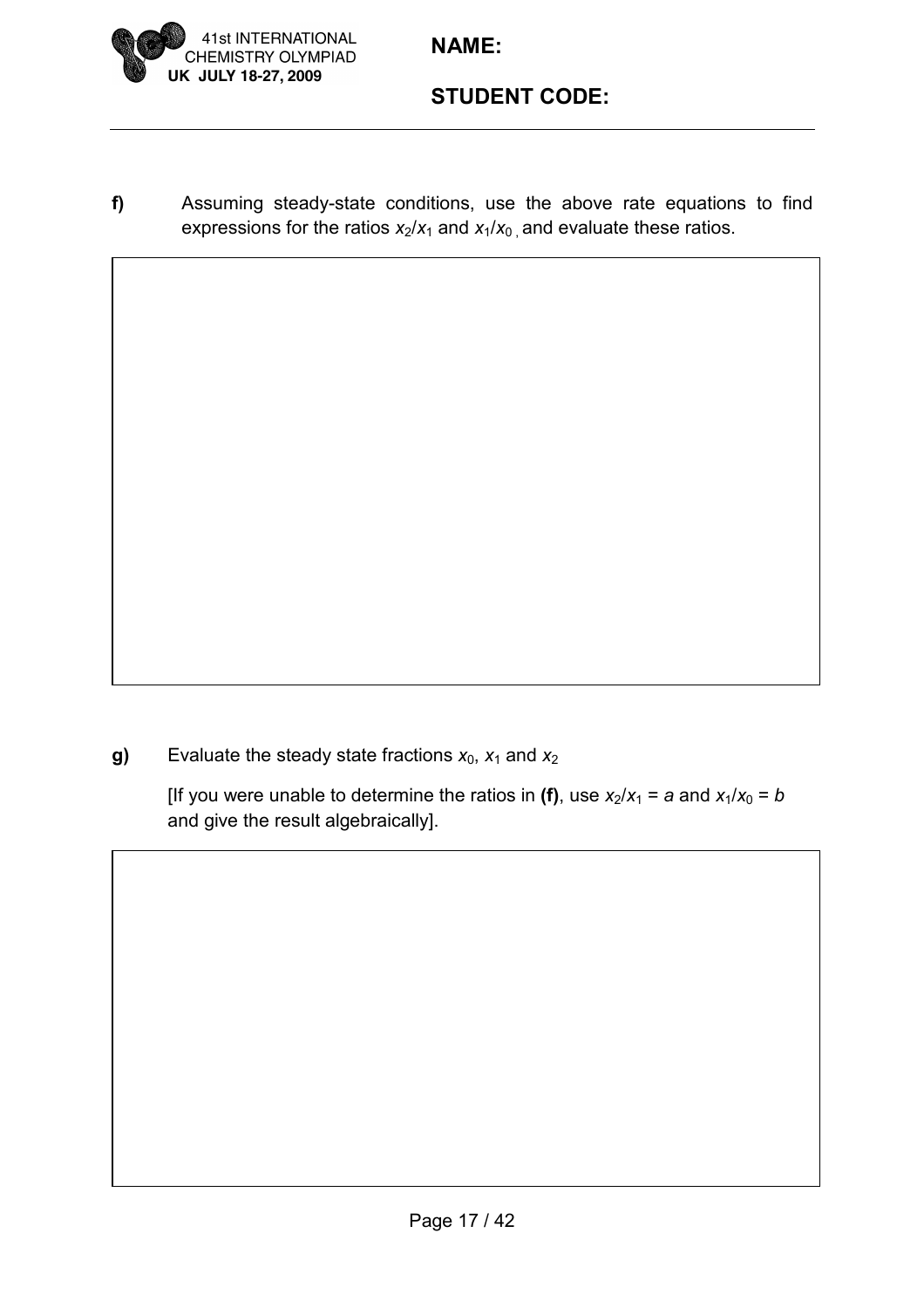### **h)** Evaluate the rate of production of  $H_2$  per dust particle in this model

**i)** It is currently not possible to measure the rate of this reaction experimentally ., but the most recent computer simulations of the rate give a value of  $9.4 \times 10^{-6}$  s<sup>-1</sup>. Which of the following statements apply to each model under these conditions? Mark any box you consider to be appropriate.

| <b>Statement</b>                                                                                                                                                | <b>Model</b><br>A | <b>Model</b><br>в | <b>Neither</b><br>model |
|-----------------------------------------------------------------------------------------------------------------------------------------------------------------|-------------------|-------------------|-------------------------|
| The rate determining step is adsorption of H<br>atoms.                                                                                                          |                   |                   |                         |
| The rate-determining step is desorption of $H_2$<br>molecules.                                                                                                  |                   |                   |                         |
| The rate determining step is the bimolecular<br>reaction of H atoms on the surface.                                                                             |                   |                   |                         |
| The rate determining step is adsorption of the<br>second H atom.                                                                                                |                   |                   |                         |
| The implicit assumption that reaction can<br>take place regardless of the number of atoms<br>adsorbed leads to substantial error (at least a<br>factor of two). |                   |                   |                         |
| Limiting the number of atoms adsorbed on<br>the particle to 2 leads to substantial error (at                                                                    |                   |                   |                         |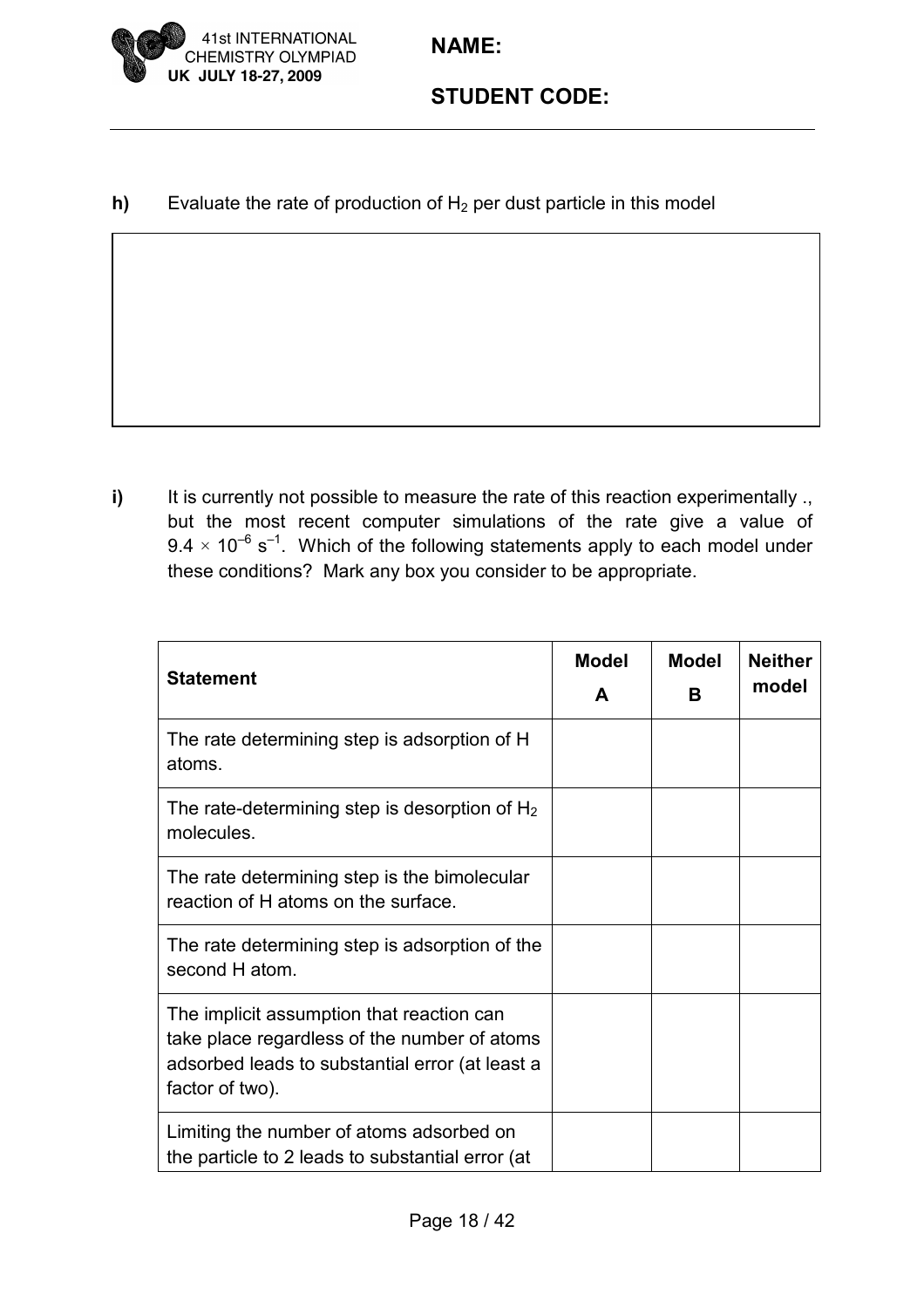**41st INTERNATIONAL** CHEMISTRY OLYMPIAD UK JULY 18-27, 2009

**STUDENT CODE:** 

least a factor of two).

**Problem 3 9% of the total** 

# **Protein Folding**

| 3a               | 3 <sub>b</sub> | $3c$ 3d |   | 3e | 3f | 3g | 3 <sub>h</sub> | <b>Total</b> |
|------------------|----------------|---------|---|----|----|----|----------------|--------------|
| 2.5 <sub>1</sub> | 3.5            |         | 6 |    |    |    |                | 23           |
|                  |                |         |   |    |    |    |                |              |

The unfolding reaction for many small proteins can be represented by the equilibrium:

 $F$ olded  $\longrightarrow$  Unfolded

You may assume that the protein folding reaction takes place in a single step. The position of this equilibrium changes with temperature; the melting temperature *Tm* is defined as the temperature at which half of the molecules are unfolded and half are folded.

The intensity of the fluorescence signal at a wavelength of 356 nm of a 1.0  $\mu$ M sample of the protein Chymotrypsin Inhibitor 2 (CI2) was measured as a function of temperature over the range 58 to 66 °C:

| Temp $/^{\circ}$ C                             | 58 | 60 | 62 | 64 | 66 |
|------------------------------------------------|----|----|----|----|----|
| Fluorescence<br>intensity<br>(arbitrary units) | 27 | 30 | 34 | 37 | 40 |

A 1.0  $\mu$ M sample in which all of the protein molecules are folded gives a fluorescence signal of 21 units at 356 nm. A 1.0  $\mu$ M sample in which all of the protein molecules are unfolded gives a fluorescence signal of 43 units.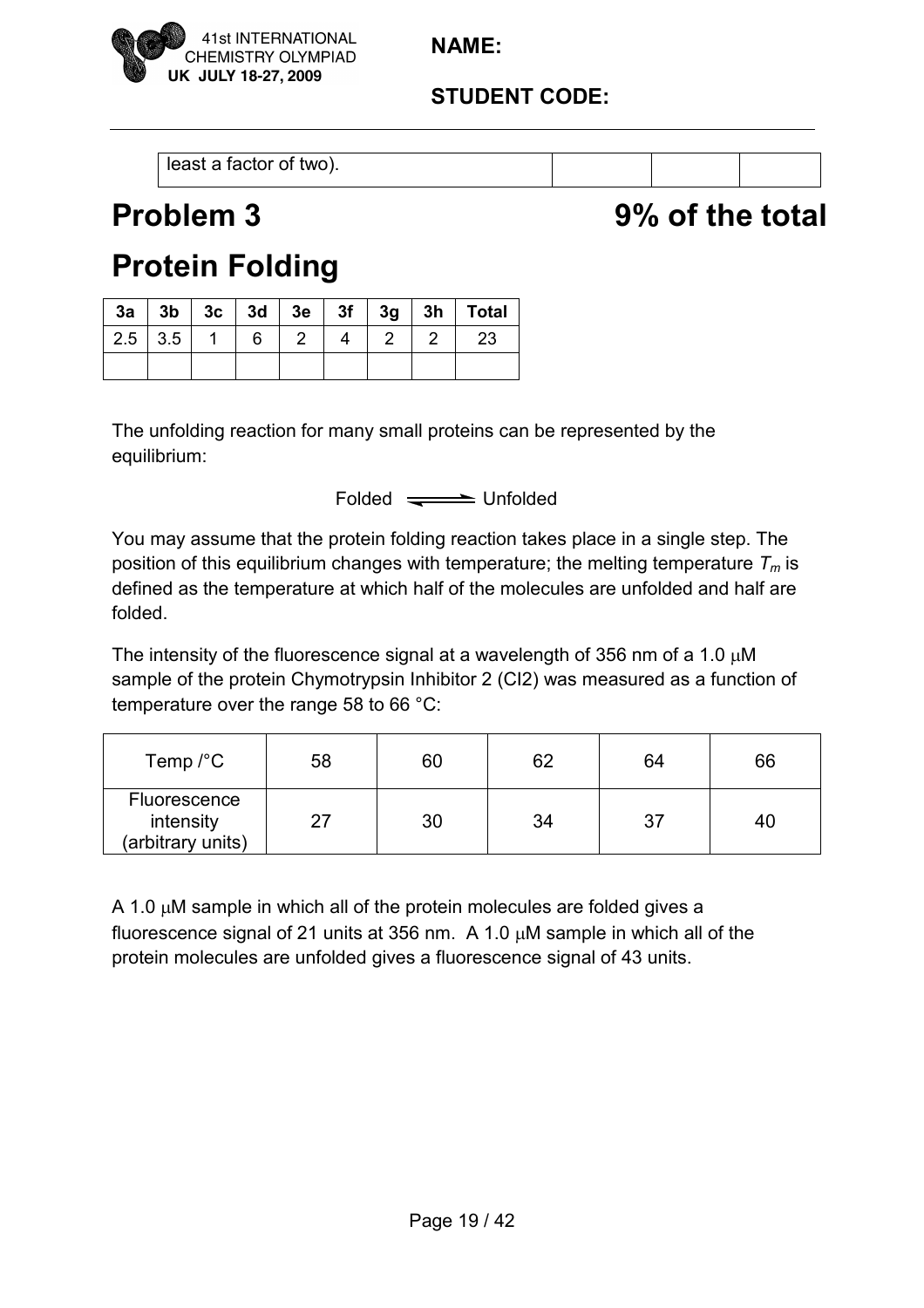

**STUDENT CODE:** 

**a)** Assuming that the fluorescence intensity from each species is directly proportional to its concentration, calculate the fraction, *x*, of unfolded molecules present at each temperature.

| Temp /°C<br>Π | 58 | 60 | 62 | 64 | 66 |
|---------------|----|----|----|----|----|
| $\pmb{\chi}$  |    |    |    |    |    |

**b)** Give an expression for the equilibrium constant, *K*, in terms of *x*, and hence calculate the value of *K* at each temperature.

| Temp /°C           | 58 | 60 | 62 | 64 | 66 |
|--------------------|----|----|----|----|----|
| $\pmb{\mathsf{K}}$ |    |    |    |    |    |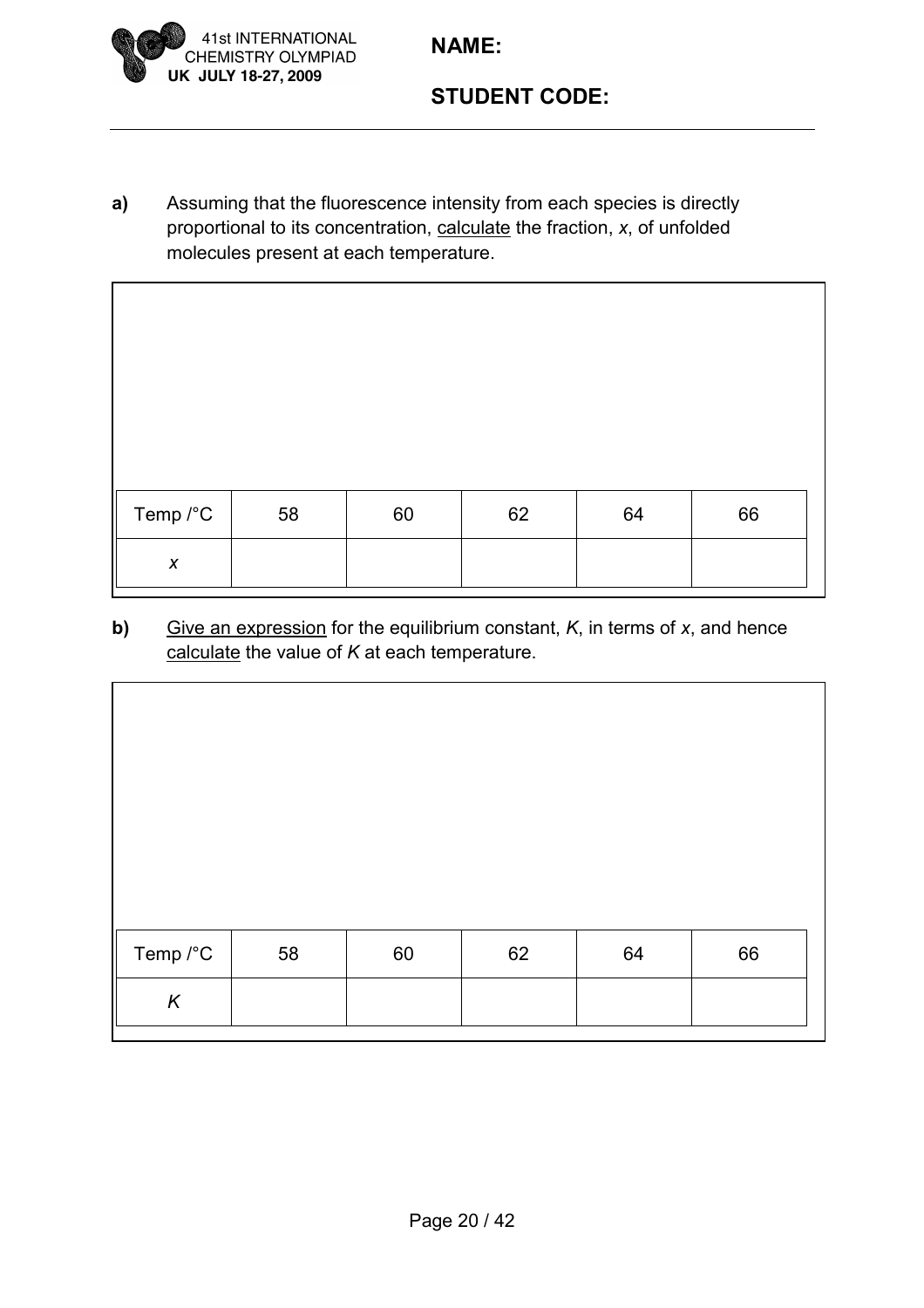

**STUDENT CODE:** 

**c)** Estimate the value of  $T_m$  for this protein (to the nearest 1°C).

*Tm =*

Assuming that the values of ∆*H*° and ∆*S*° for the protein unfolding reaction are constant with temperature then:

$$
\ln K = -\frac{\Delta H^{\circ}}{RT} + C
$$

where *C* is a constant.

**d)** Plot a suitable graph and hence determine the values of ∆*H*° and ∆*S*° for the protein unfolding reaction.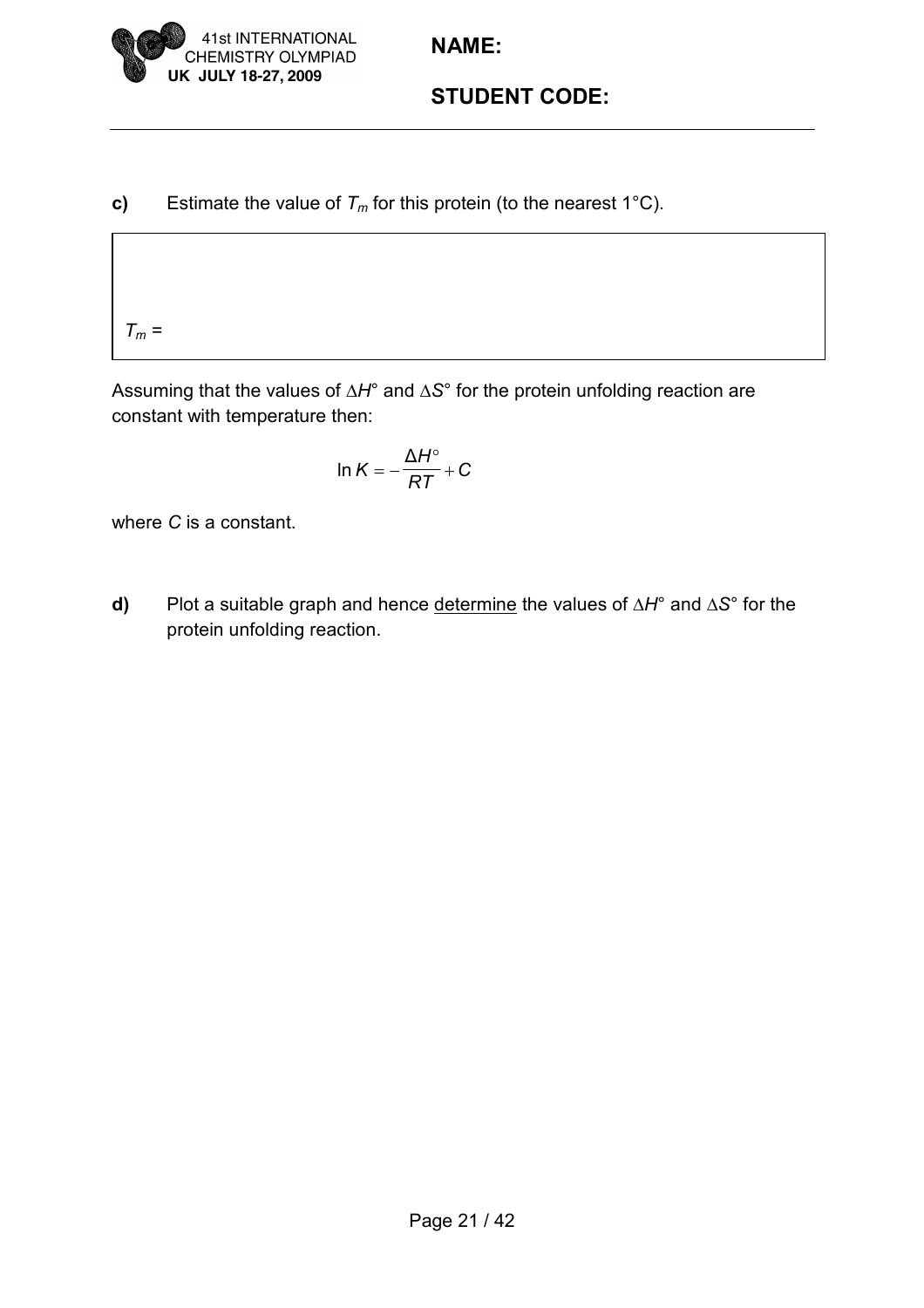

**STUDENT CODE:** 

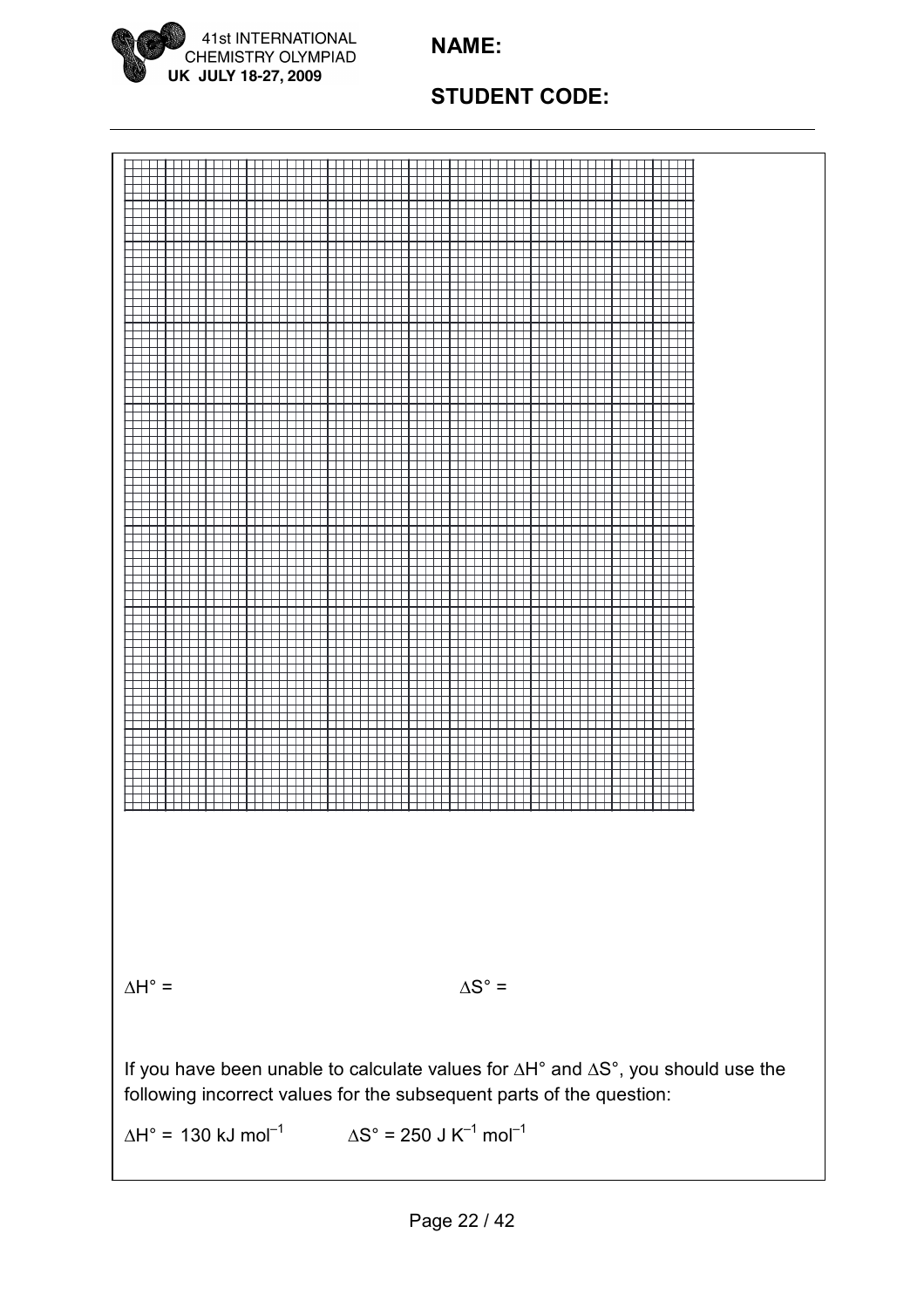

**e)** Calculate the equilibrium constant for the unfolding reaction at 25 °C.

41st INTERNATIONAL CHEMISTRY OLYMPIAD

UK JULY 18-27, 2009

 $K =$ 

If you have been unable to calculate a value for *K*, you should use the following incorrect values for the subsequent parts of the question:  $K = 3.6 \times 10^{-6}$ 

The first order rate constant for the CI2 protein folding reaction can be determined by following the fluorescence intensity when a sample of unfolded protein is allowed to refold (typically the pH of the solution is changed). The concentration of unfolded protein when a 1.0  $\mu$ M sample of unfolded CI2 was allowed to refold was measured at a temperature of 25 °C:

| time / ms             | 10   | 20   | 30   | 40   |
|-----------------------|------|------|------|------|
| concentration /<br>uМ | 0.64 | 0.36 | 0.23 | 0.14 |

**f)** Plot a suitable graph and hence determine the value of the rate constant for the protein folding reaction,  $k_f$ , at 25 °C.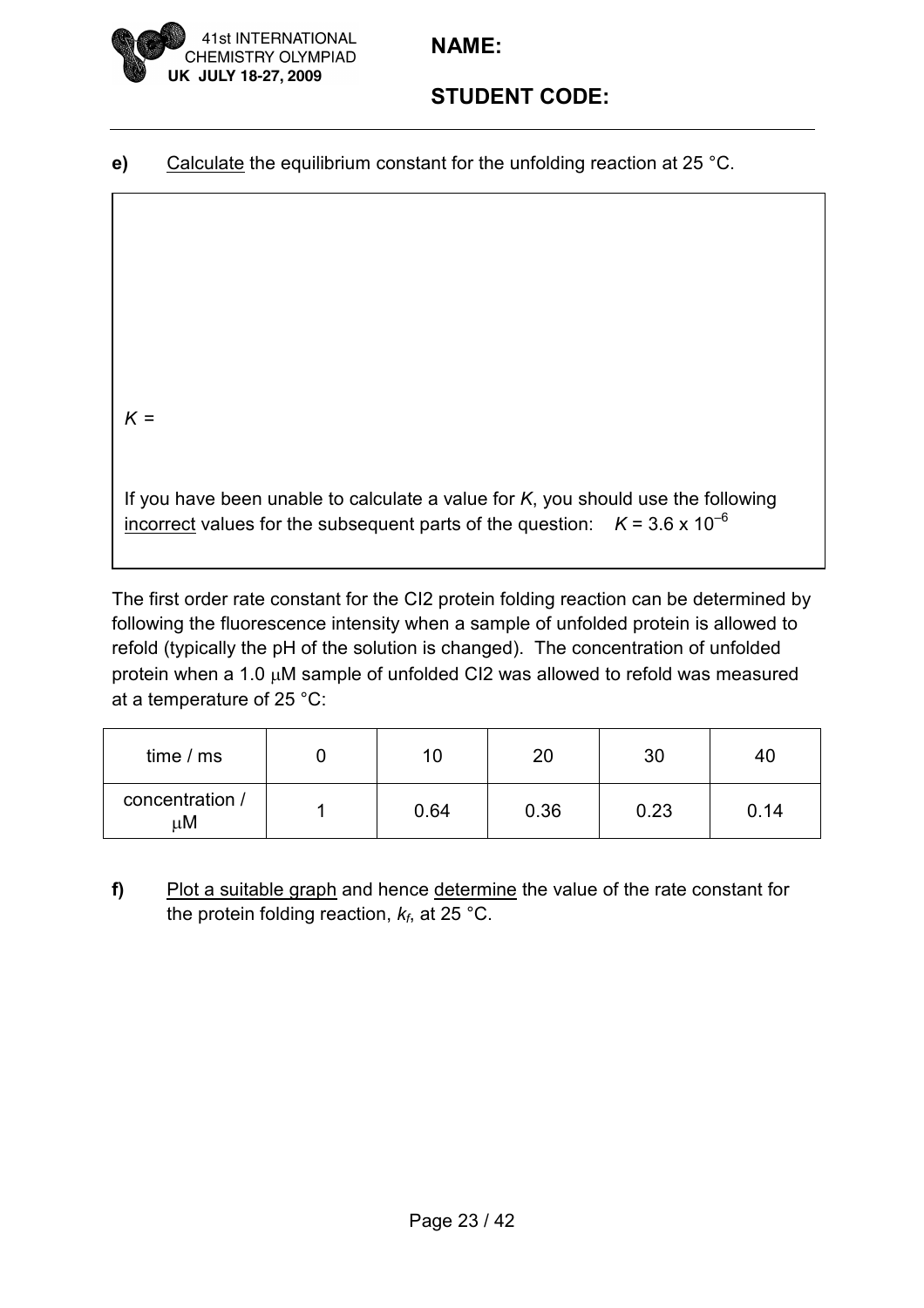

**STUDENT CODE:** 

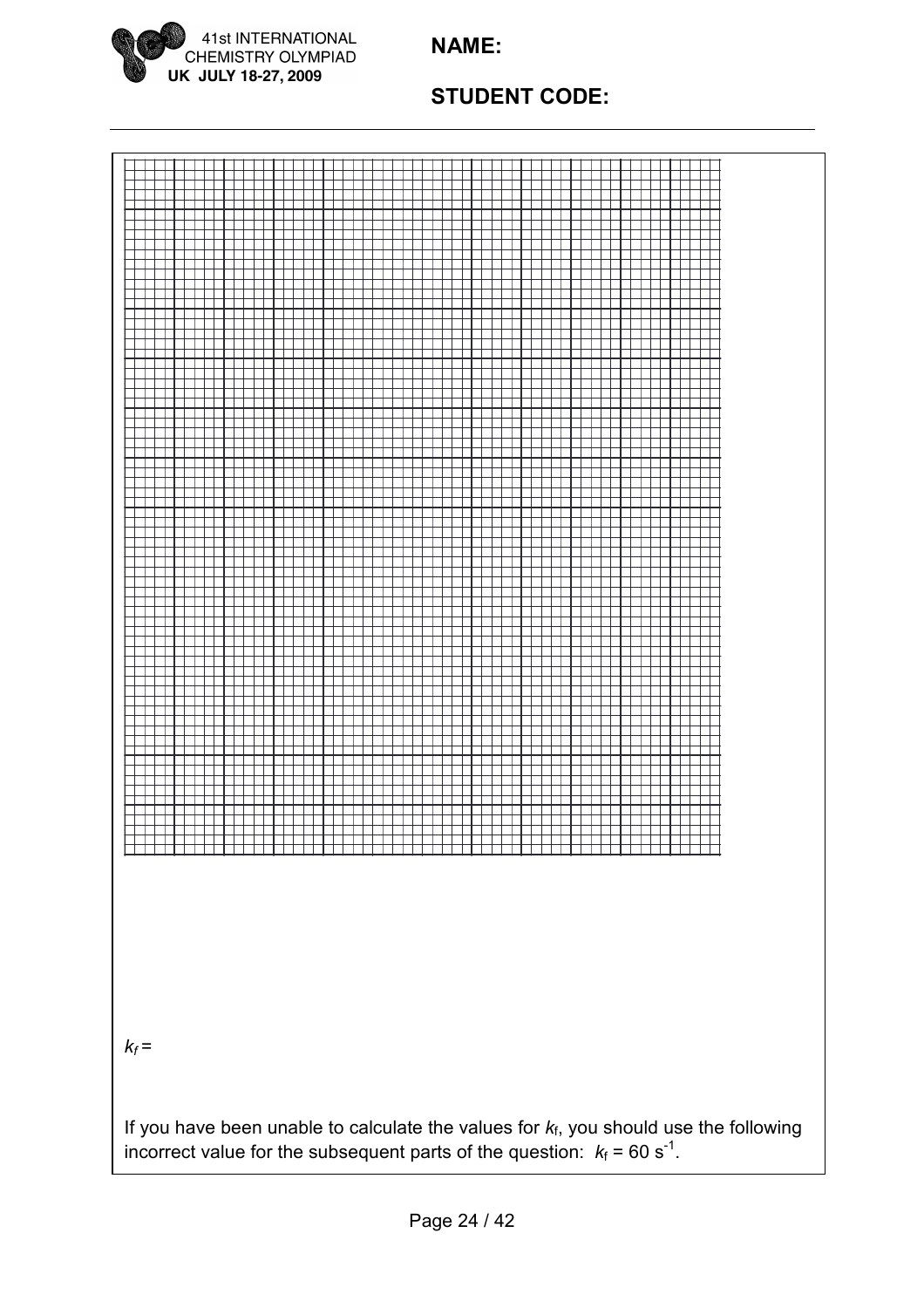

**g)** Determine the value of the rate constant for the protein *unfolding* reaction, *ku*, at 25 °C.

 $k_u =$ 

**h)** At 20 °C the rate constant for the protein folding reaction is 33 s<sup>-1</sup>. Calculate the activation energy for the protein folding reaction.

Activation energy =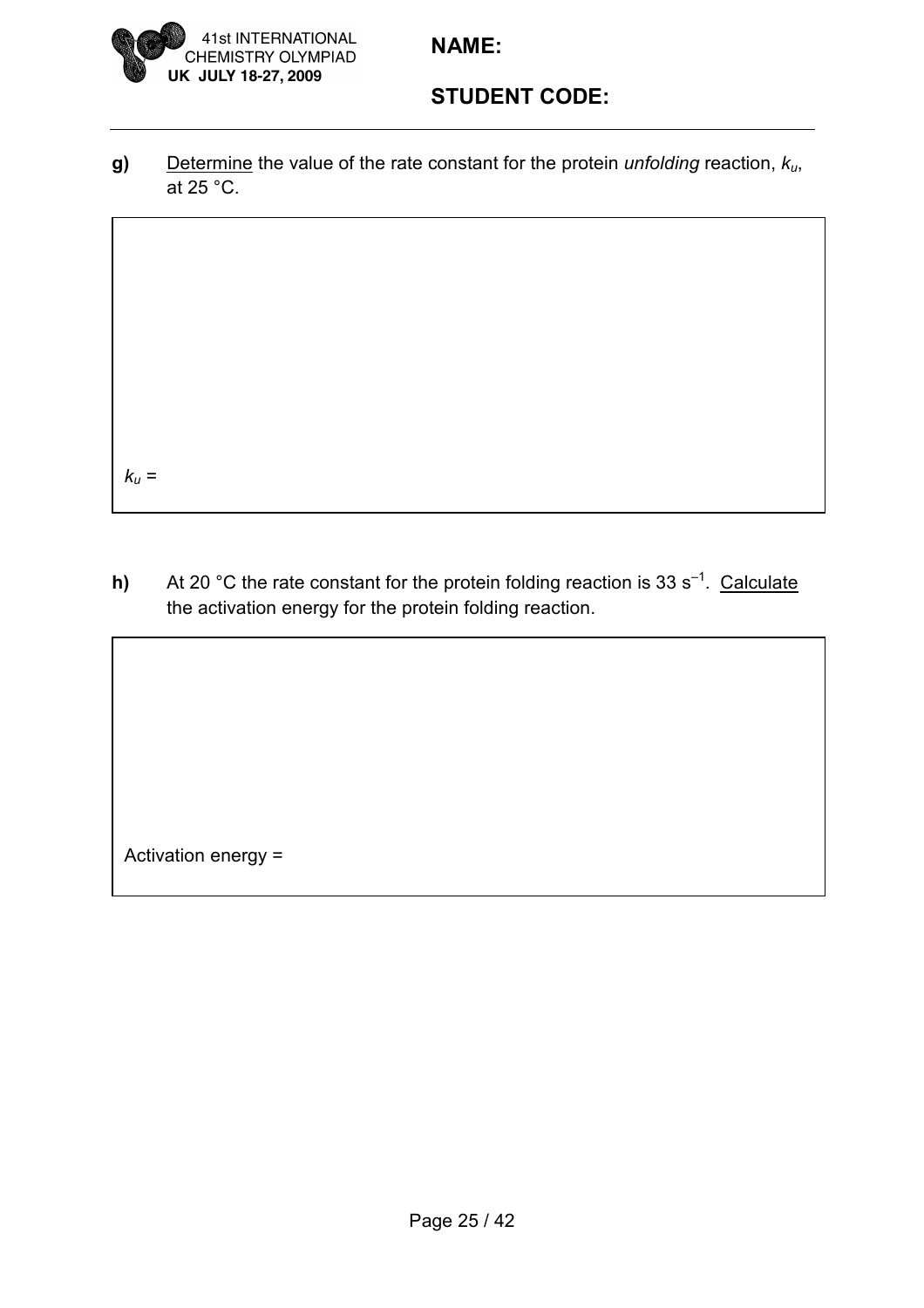

**STUDENT CODE:** 

# **Problem 4** 9% of the total

# **Synthesis of Amprenavir**

| 4a<br>A | 4a<br>в | 4a<br>С | 4a<br>W | 4a     | 4a | 4a     | 4b | <b>Total</b> |
|---------|---------|---------|---------|--------|----|--------|----|--------------|
|         | າ<br>ບ  |         | າ<br>J  | ີ<br>J |    | າ<br>J | 2  | 23           |
|         |         |         |         |        |    |        |    |              |

One class of anti-HIV drugs, known as *protease inhibitors*, works by blocking the active site of one of the enzymes used in assembly of the viruses within the host cell. Two successful drugs, *saquinavir* and *amprenavir*, contain the structural unit shown below which mimics the transition state within the enzyme. In the structure,  $\mathsf{R}^1\!,\mathsf{R}^2$ and  $\mathsf{R}^3$  may represent any atom or group other than hydrogen.



*Amprenavir* may be synthesised as shown in the convergent scheme below.



The reagent R2B–H used in the first step is chiral. Product **A** is formed as the (*S*) enantiomer.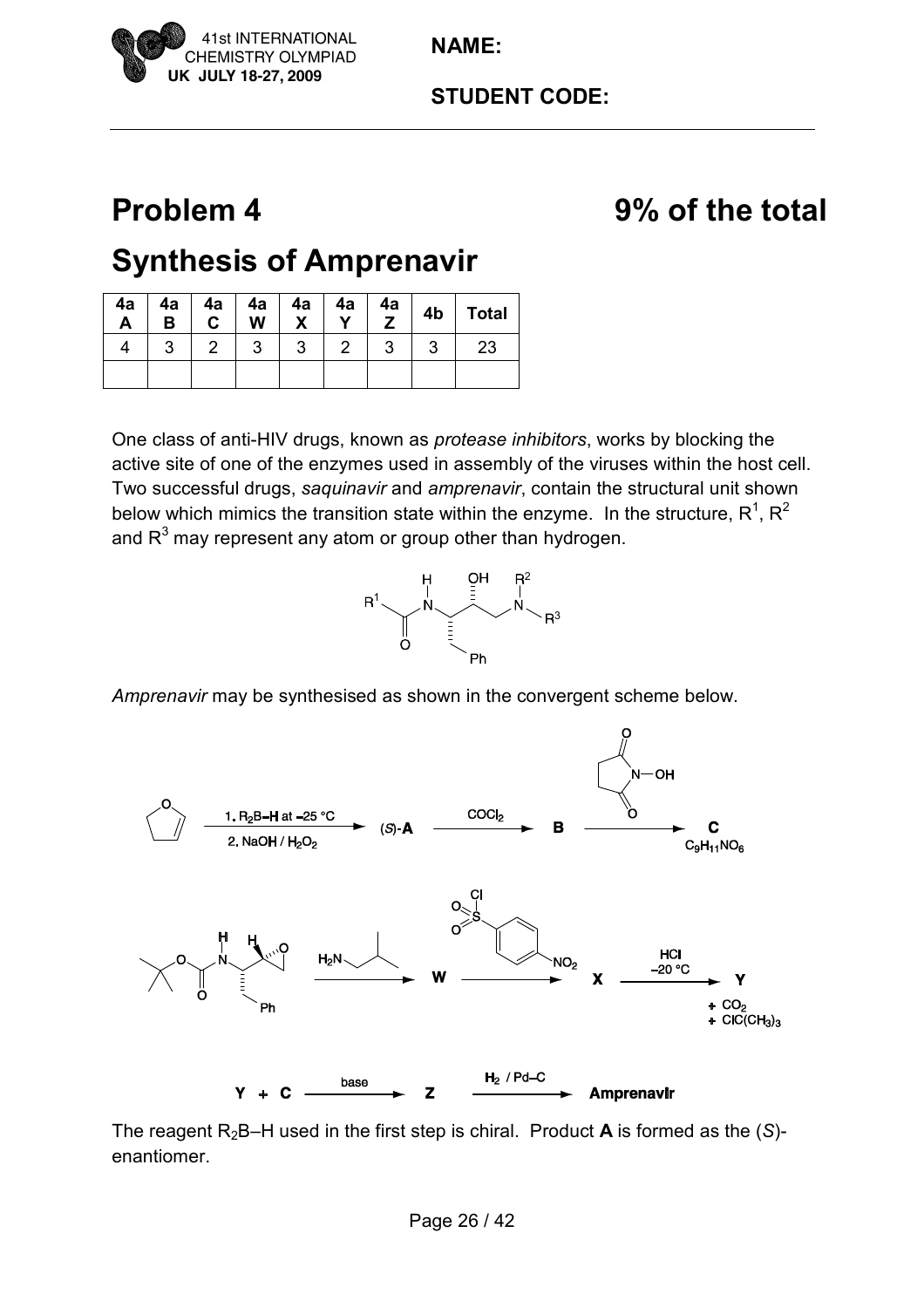



3 of the signals in the <sup>1</sup>H NMR spectrum of Amprenavir disappear on shaking with D<sub>2</sub>O:  $\delta$  4.2 (2H),  $\delta$  4.9 (1H) and  $\delta$  5.1 (1H).

Suggest structures for **a)** the intermediates **A**, **B**, **C**, **W**, **X**, **Y** and **Z**, and **b)** for *Amprenavir*. Your answers should clearly show the stereochemistry at each centre.

| A | B |
|---|---|
|   |   |
|   |   |
|   |   |
|   |   |
|   |   |
|   |   |

**C** 

**W**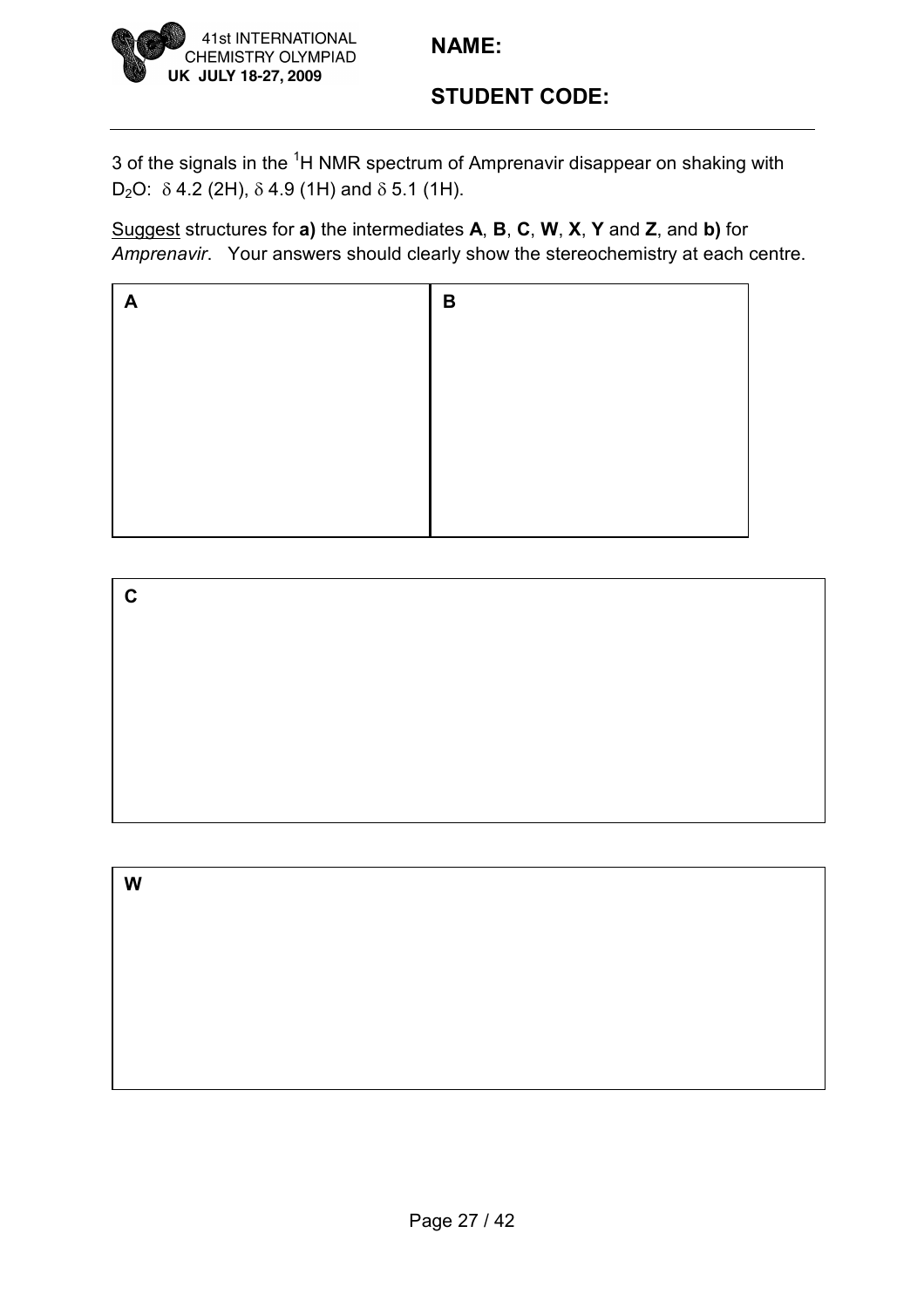

# **STUDENT CODE:**

**X** 

**Y** 

**Z**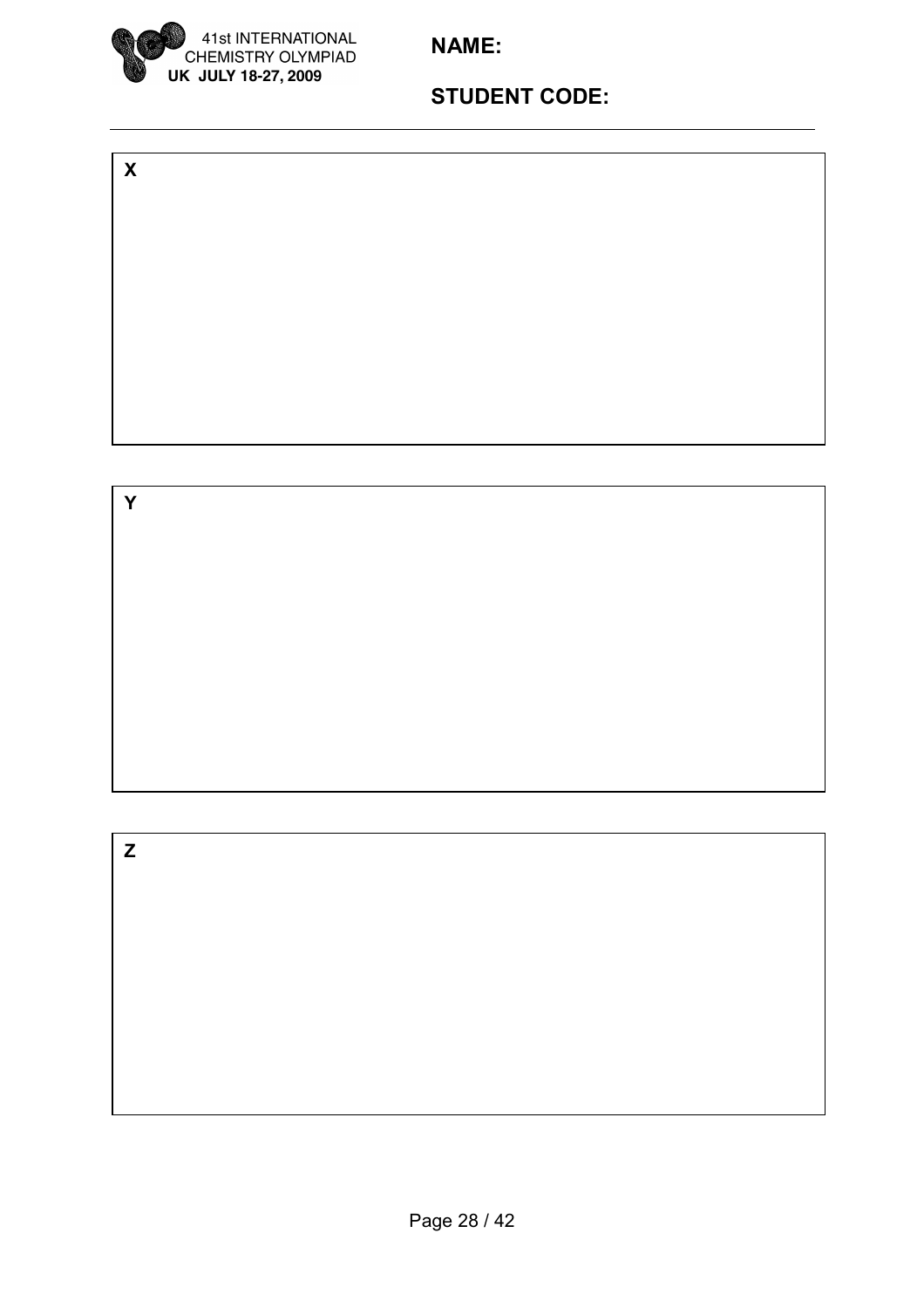



**Amprenavir**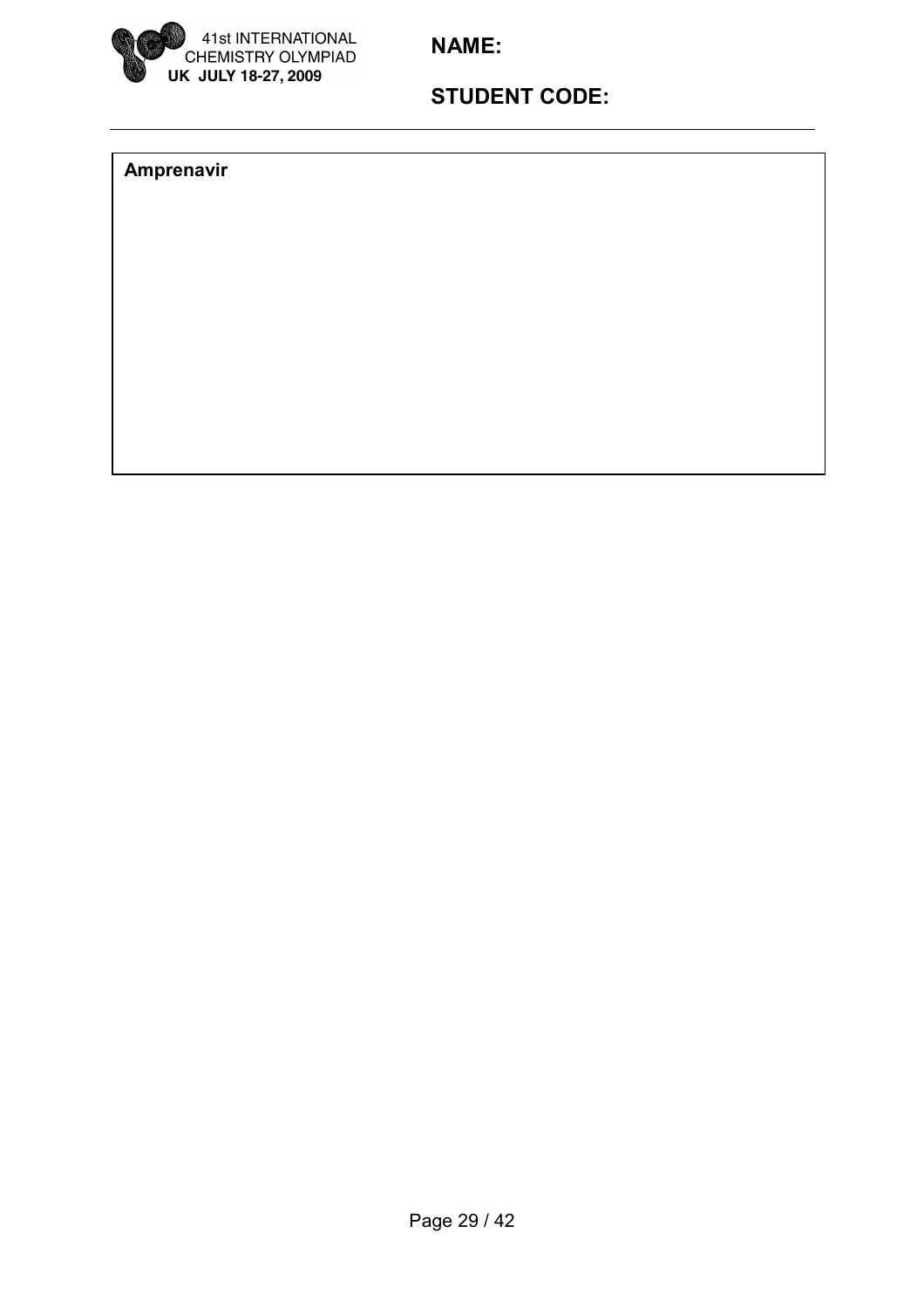

**STUDENT CODE:** 

# **Problem 5** 10% of the total

# **Epoxy resins**

| 5a<br>A | 5a<br>В         | 5 <sub>b</sub> | 5c<br>D | 5 <sub>c</sub><br>E | 5c | 5d<br>G | 5e<br>ш<br>п | 5f | 5g              | 5h<br>ν            | 5h<br>ı<br>r    | 5h<br>-     | 5i<br>M | 5j<br>N | 5k<br>О | <b>Total</b> |
|---------|-----------------|----------------|---------|---------------------|----|---------|--------------|----|-----------------|--------------------|-----------------|-------------|---------|---------|---------|--------------|
| ∼       | $\sqrt{2}$<br>- |                | ົ       | $\sim$<br>-         | ⌒  | ົ<br>ັ  | ◠<br>ັ       | А  | $\sqrt{2}$<br>- | $\sim$<br><u>.</u> | $\sqrt{2}$<br>- | $\sim$<br>- | ⌒       |         | ົ<br>ັ  | 35           |
|         |                 |                |         |                     |    |         |              |    |                 |                    |                 |             |         |         |         |              |

The synthesis of epoxy resins is a multi-billion dollar industry worldwide. Epoxy resins are high performance adhesives synthesised from the reaction of a bisepoxide with a diamine. The bis-epoxide is made from **H** and epichlorohydrin, **C**. **C** and **H** can be synthesised according to the schemes below.



The synthesis of epichlorohydrin **C** begins with the reaction of propene with chlorine in the presence of light.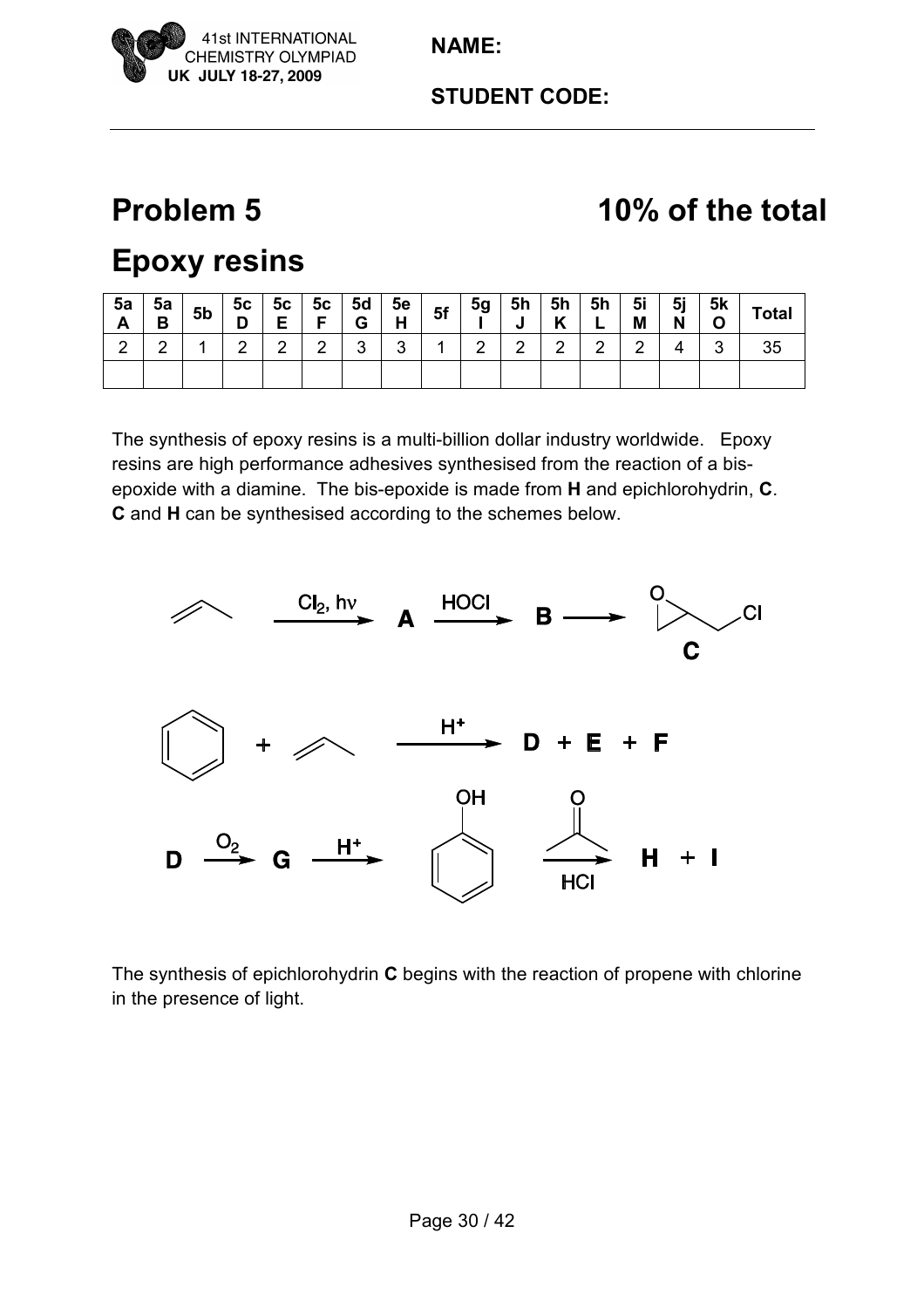

**a)** Draw the structures of **A** and **B**:

| A | B |
|---|---|
|   |   |
|   |   |
|   |   |
|   |   |
|   |   |
|   |   |

**b)** Give the formula of a suitable reagent for the conversion of **B** into epichlorohydrin **C**:

The synthesis of **H** commences with the reaction of benzene with propene in the presence of an acid catalyst which gives **D** as the major product and **E** and **F** as minor products.

- **c)** Draw the structures of **D**, **E**, and **F** from the following data:
- **D:** Elemental composition: C 89.94%, H 10.06%; 6 signals in the <sup>13</sup>C NMR spectrum
- **E:** Elemental composition: C 88.82%, H 11.18%; 4 signals in the <sup>13</sup>C NMR spectrum
- **F:** Elemental composition: C 88.82%, H 11.18%; 5 signals in the <sup>13</sup>C NMR spectrum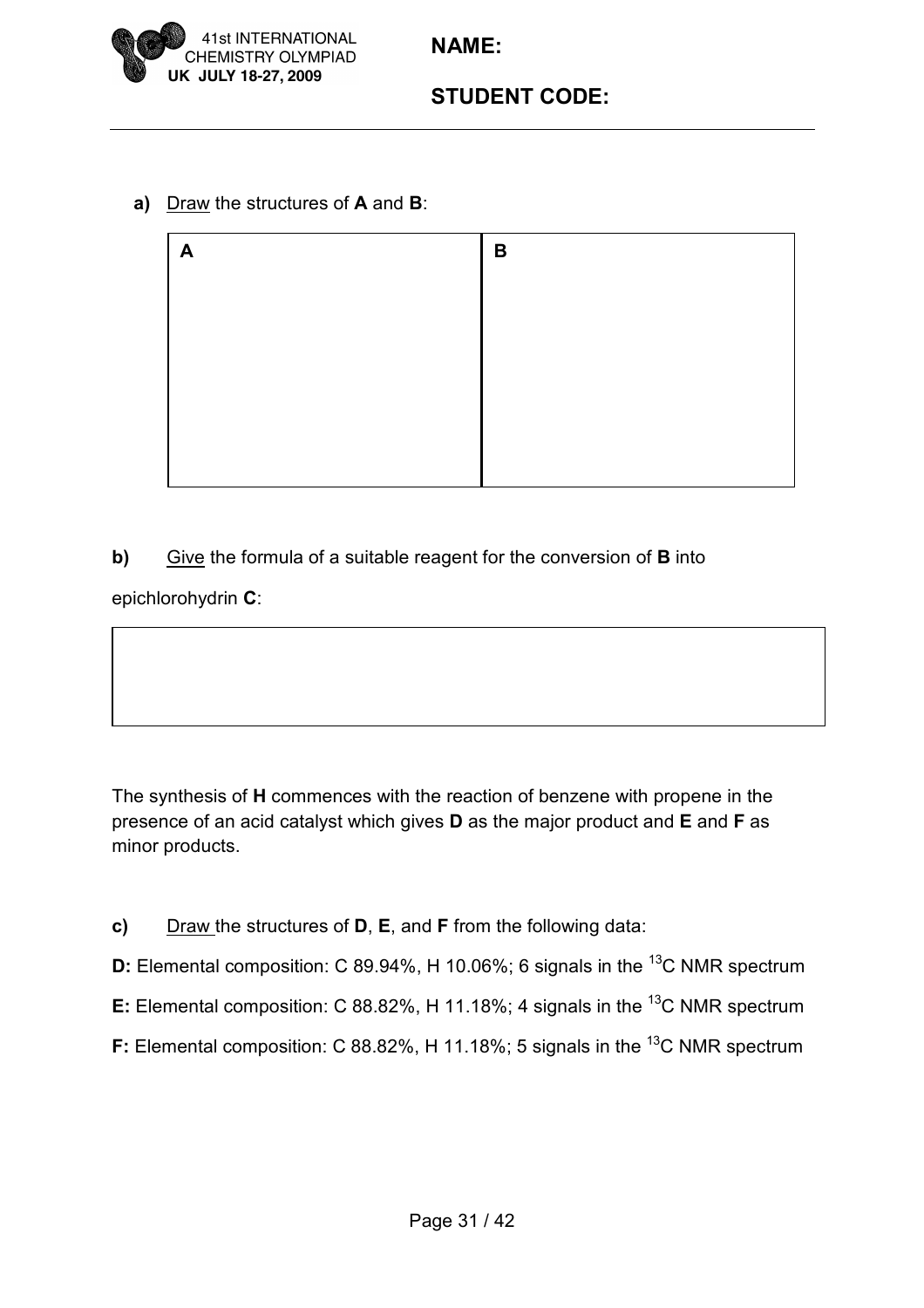**41st INTERNATIONAL** CHEMISTRY OLYMPIAD

# **STUDENT CODE:**

| D | E | F |
|---|---|---|
|   |   |   |
|   |   |   |
|   |   |   |
|   |   |   |
|   |   |   |
|   |   |   |
|   |   |   |

Bubbling oxygen through a hot solution of **D** gives **G** which on exposure to acid gives phenol (hydroxybenzene) and acetone (propanone).

**G** turns starch iodide paper from white to dark blue. **G** has 6 signals in the <sup>13</sup>C NMR spectrum and the following signals in the <sup>1</sup>H NMR spectrum:  $\delta$  7.78 (1H, s), 7.45-7.22 (5H, m), 1.56 (6H, s); addition of  $D_2O$  results in the disappearance of the signal at  $δ = 7.78$ .

**d)** Draw the structure of **G**.

UK JULY 18-27, 2009

**G** 

Exposure of phenol and acetone to hydrochloric acid gives compound **H**. The <sup>13</sup>C NMR spectrum for **H** is shown in Fig. 1. The <sup>1</sup>H NMR spectrum is shown in Fig. 2 together with a four-fold expansion of the region  $6.5 - 7.1$  ppm. The <sup>1</sup>H NMR spectrum after the addition of a drop of  $D_2O$ , is shown in Fig. 3. Peaks due to the solvent are marked with an asterisk (\*).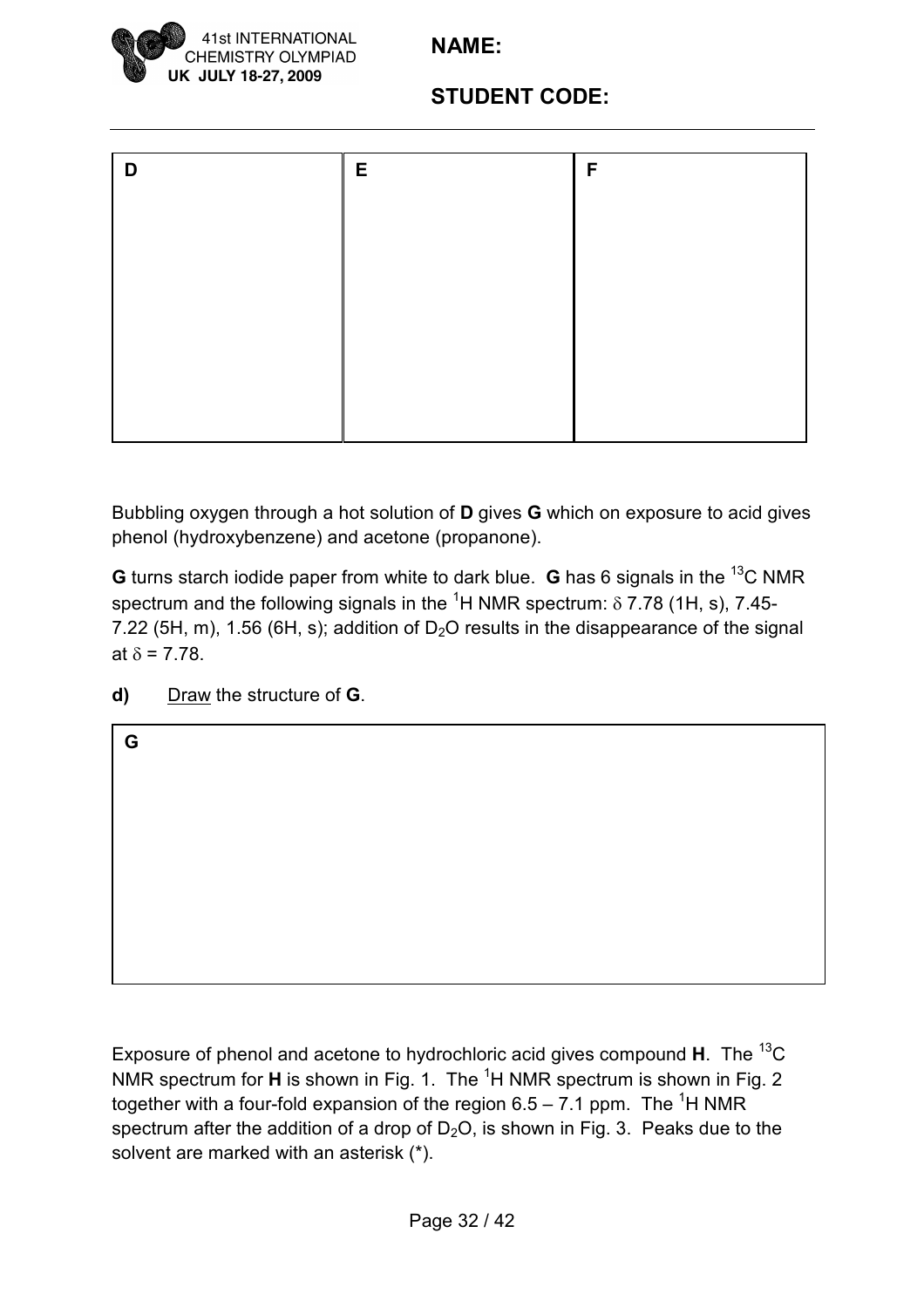41st INTERNATIONAL CHEMISTRY OLYMPIAD **UK JULY 18-27, 2009** 

**STUDENT CODE:** 



**e)** Draw the structure of **H**.

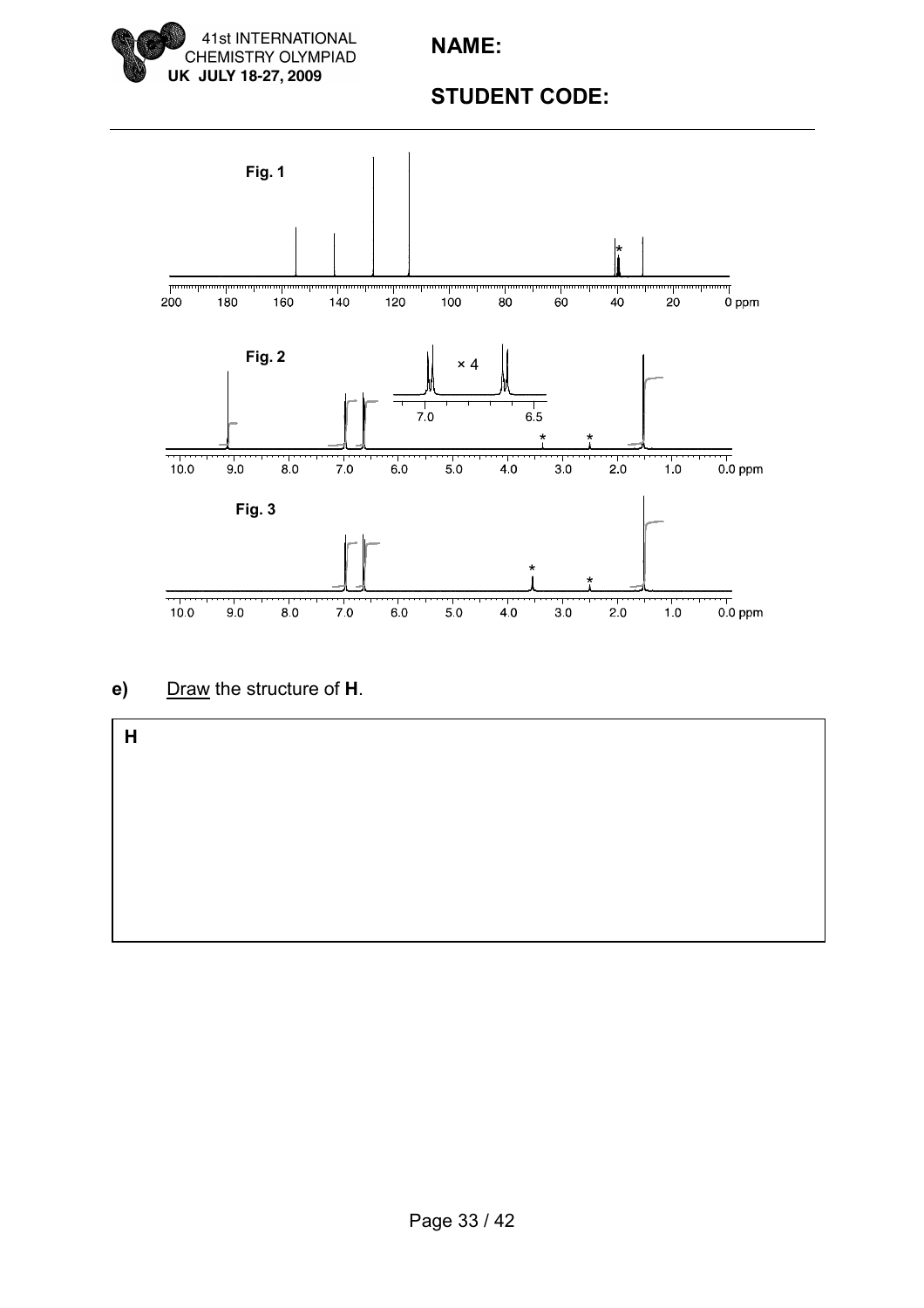**f)** Draw one resonance structure of phenol which explains the regioselective formation of **H**.

A second compound, **I**, is also formed in the reaction of phenol with acetone. The <sup>13</sup>C NMR spectrum of I has 12 signals. The <sup>1</sup>H NMR spectrum has the following signals: δ 7.50-6.51 (8H, m), 5.19 (1H, s), 4.45 (1H, s), 1.67 (6H, s); addition of D<sub>2</sub>O results in the disappearance of the signals at  $\delta$  = 5.19 and 4.45

**g)** Draw a structure for **I**.

**I** 

Excess phenol reacts with epichlorohydrin **C** in the presence of base to give compound **L** which has 6 signals in its <sup>13</sup>C NMR spectrum. If the reaction is stopped before completion compounds **J** and **K** can also be isolated. Compound **L** is formed from compound **K** and compound **K** is formed from compound **J**.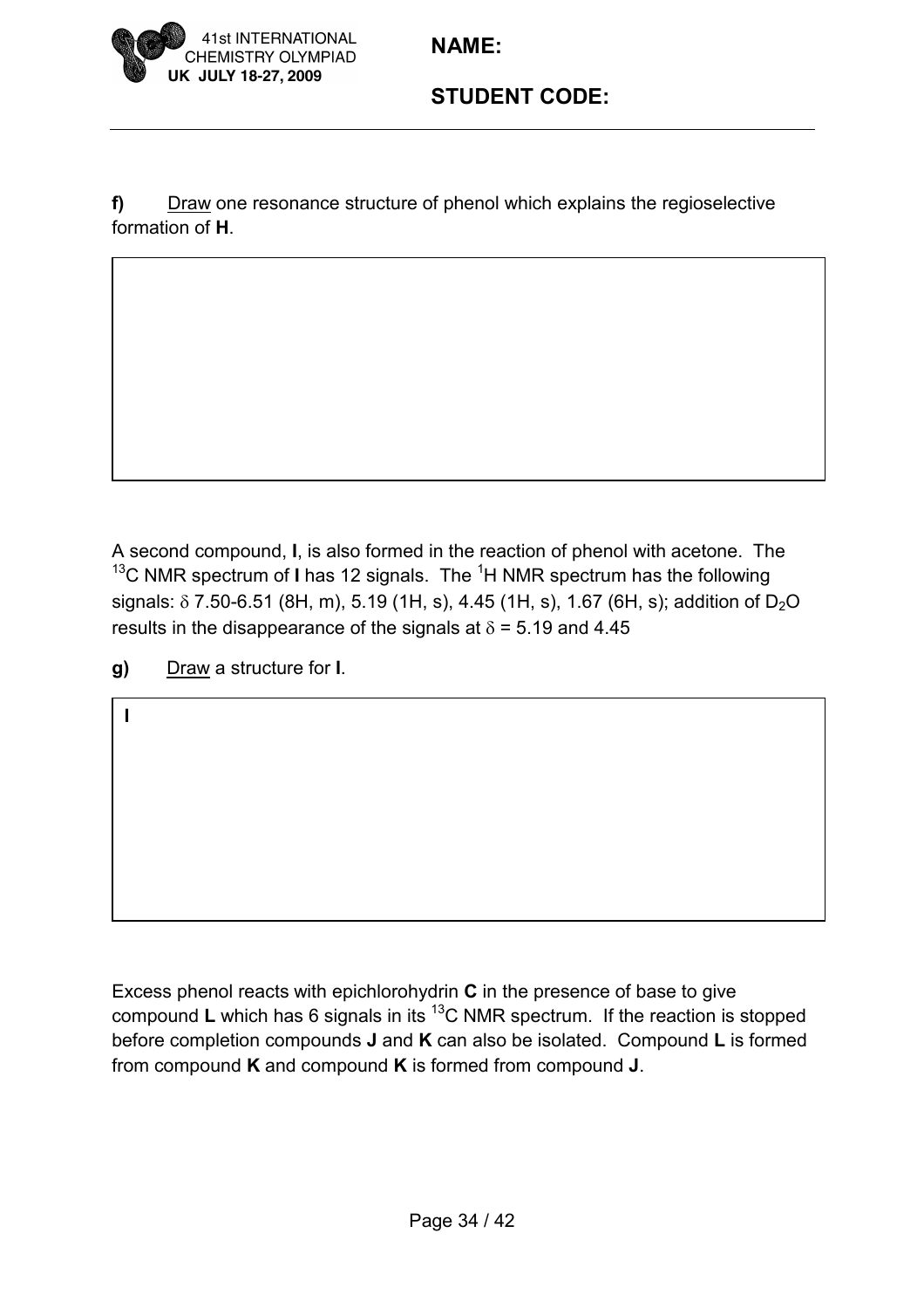

# **STUDENT CODE:**



**h)** Draw the structures of **J**, **K** and **L**.

| J | K |  |
|---|---|--|
|   |   |  |
|   |   |  |
|   |   |  |
|   |   |  |
|   |   |  |
|   |   |  |
|   |   |  |

Treatment of **H** with a large excess of epichlorohydrin **C** and base gives a monomeric bis-epoxide **M**. **M** contains no chlorine atoms or OH groups.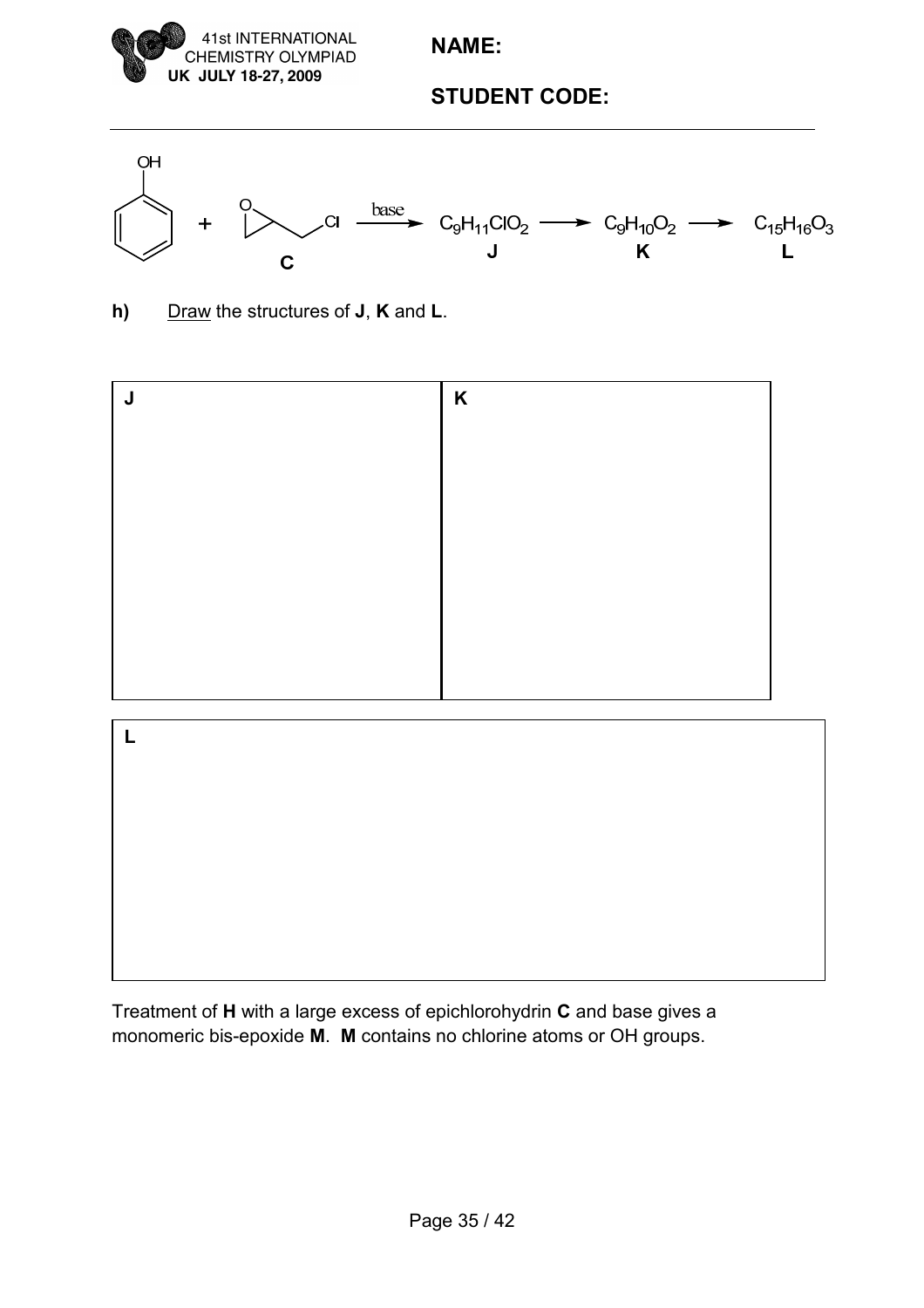

### **STUDENT CODE:**

**i)** Draw the structure of **M**.

**M** 

Treatment of **H** with a small excess of epichlorohydrin and base gives **N**. **N** has the form: **endgroup1-[repeat unit]***n***-endgroup2** where *n* is approximately 10 – 15. **N** does not contain chlorine atoms and contains one OH group per repeat unit.

**j)** Draw the structure of **N** in the form indicated above (**endgroup1-[repeat unit]***n***-endgroup2**).

**k)** Draw the repeat unit of the polymeric epoxy resin **O** formed from the reaction of the bis-epoxide **M** with ethane-1,2-diamine.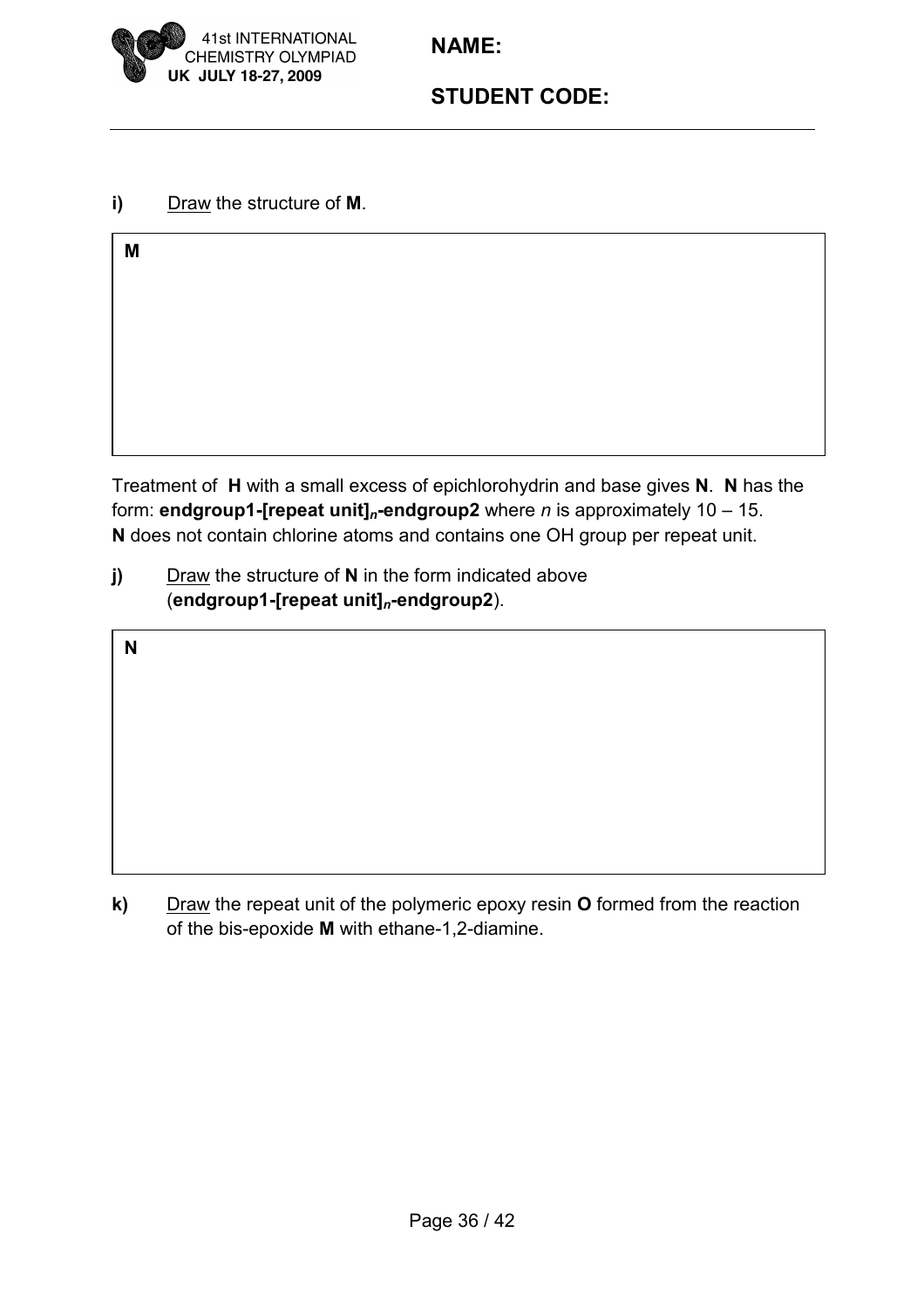

**STUDENT CODE:** 

# **Problem 6 12% of the total**

# **Transition metal complexes**

| 6а | 6b | $6c$ | 6d   6e |   |   | 6f   6g   6h | 6i l | 6i | 6k | 61 | <b>Total</b> |
|----|----|------|---------|---|---|--------------|------|----|----|----|--------------|
| 18 | 5  |      | 5       | റ | ς |              |      |    |    |    |              |
|    |    |      |         |   |   |              |      |    |    |    |              |

Alfred Werner used the technique of 'isomer counting' to deduce the structure of metal complexes with coordination number six. Three of the shapes he considered are shown below.



In each structure, the empty circle shows the location of the central metal atom and the filled circles show the location of the ligands. Structure **X** is hexagonal planar, structure **Y** is trigonal prismatic and structure **Z** is octahedral.

For each of the three shapes, there is just one structure when all of the ligands are the same, i.e. when the complex has the general formula  $MA<sub>6</sub>$  where A is the ligand. However, when achiral ligands A are substituted by one or more achiral ligands, it may be possible for each structure to form geometrical isomers. It might also be possible for one or more of the geometrical isomers to be optically active and exist as pairs of enantiomers.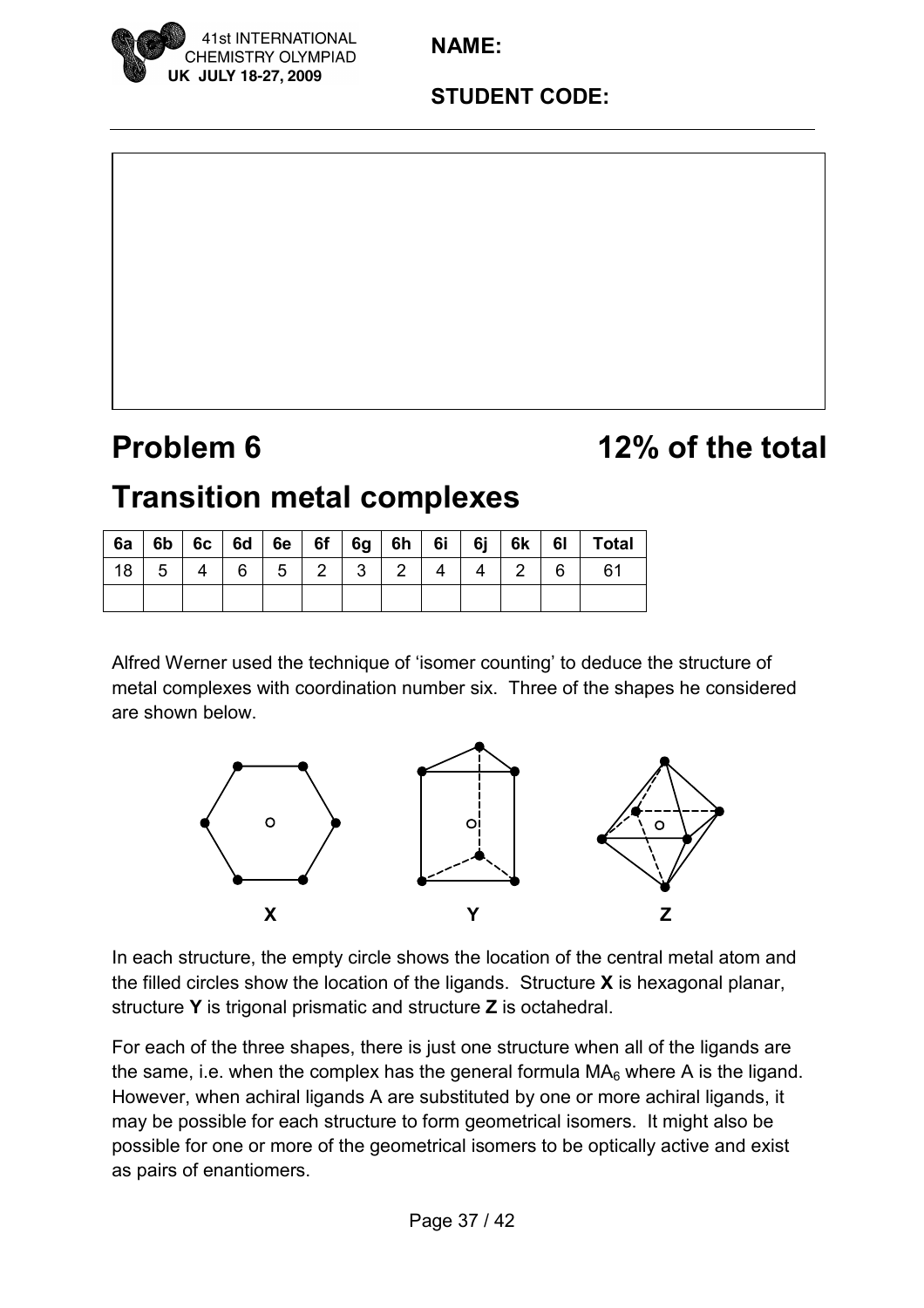**a)** Fill in the table below to indicate how many geometrical isomers may be formed for each structure **X**, **Y**, and **Z** as the monodentate ligands A are substituted by monodentate ligands B or by symmetrical bidentate ligands, denoted C—C. Bidentate ligand C—C can only link between two atoms on adjacent positions, i.e. those positions connected by a line in the structures **X**, **Y**, and **Z**.

 In each case write the number of geometrical isomers in the space provided. If one of the isomers exists as a pair of enantiomers, include an asterisk, \*, in the box. If two exist as two pairs of enantiomers, include two asterisks and so on. For example, if you think there are five geometrical isomers of a particular structure, three of which exist as pairs of enantiomers, write 5\*\*\*.

|                                | Number of predicted geometrical isomers |                             |              |  |
|--------------------------------|-----------------------------------------|-----------------------------|--------------|--|
|                                | Hexagonal planar X                      | <b>Trigonal Prismatic Y</b> | Octahedral Z |  |
| MA <sub>6</sub>                |                                         | 1                           |              |  |
| MA <sub>5</sub> B              |                                         |                             |              |  |
| $MA_4B_2$                      |                                         |                             |              |  |
| MA <sub>3</sub> B <sub>3</sub> |                                         |                             |              |  |
| $MA4(C-C)$                     |                                         |                             |              |  |
| $MA2(C-C)2$                    |                                         |                             |              |  |
| $M(C-C)3$                      |                                         |                             |              |  |

There are no known complexes that adopt the hexagonal planar geometry **X**, but structures are known for both the trigonal prismatic geometry **Y** and the octahedral geometry **Z**. In these complexes, the orbitals derived from the metal d orbitals have different energies depending on the geometry of the complex. The splitting patterns for the trigonal prismatic geometry and for the octahedral geometry are shown below.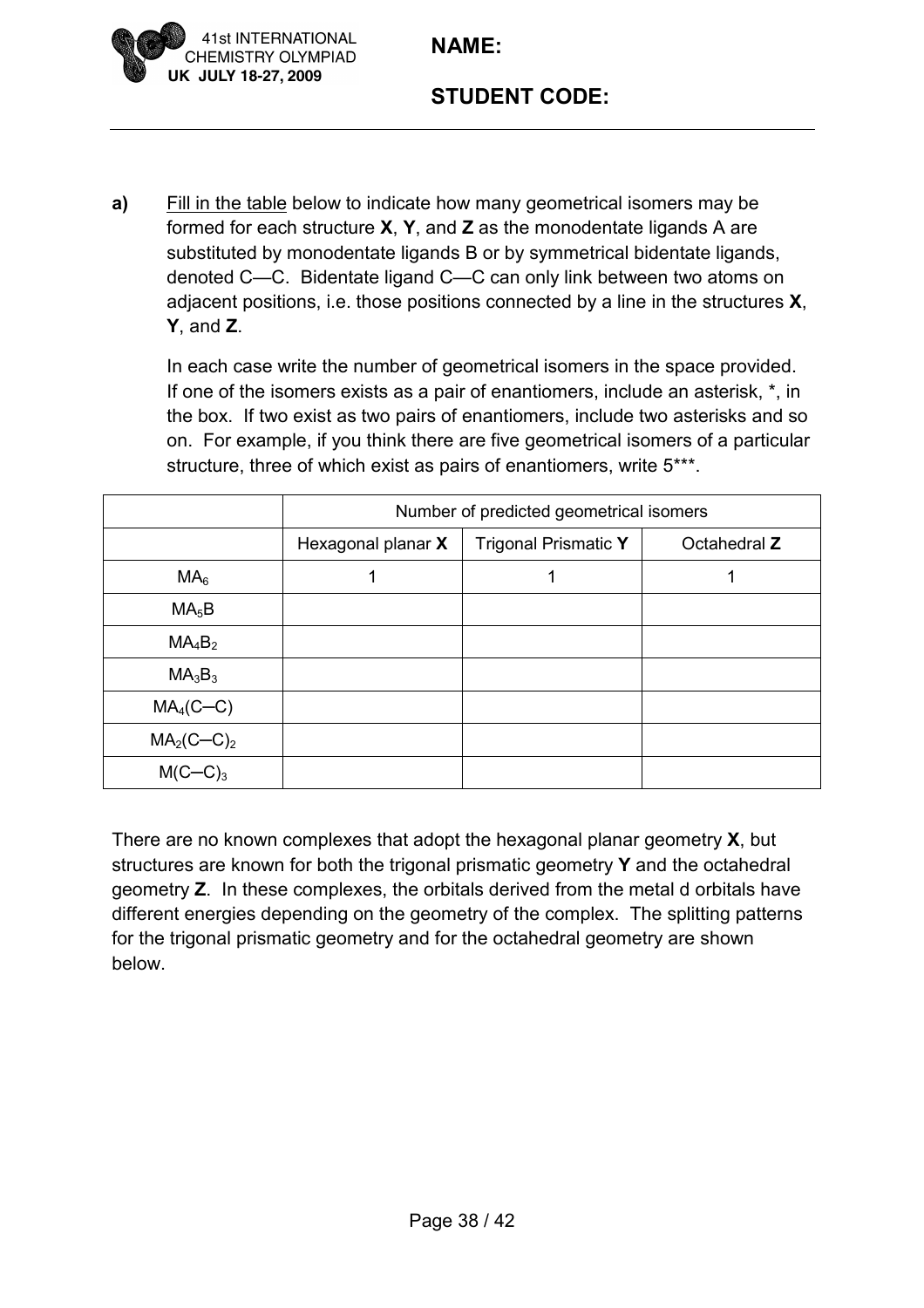

# **STUDENT CODE:**



The separations in energy, ∆*E*, ∆*E'* and ∆*E''* depend on the particular complex.

**b)** For each of the splitting patterns shown below label which d orbitals are which.



The two complexes [Mn(H<sub>2</sub>O)<sub>6</sub>]<sup>2+</sup> and [Mn(CN)<sub>6</sub>]<sup>2–</sup> are both octahedral. One has a magnetic moment of 5.9 BM, the other has a magnetic moment of 3.8 BM but you must decide which is which.

**c)** On the diagram below, draw the electronic arrangements for each of the complexes.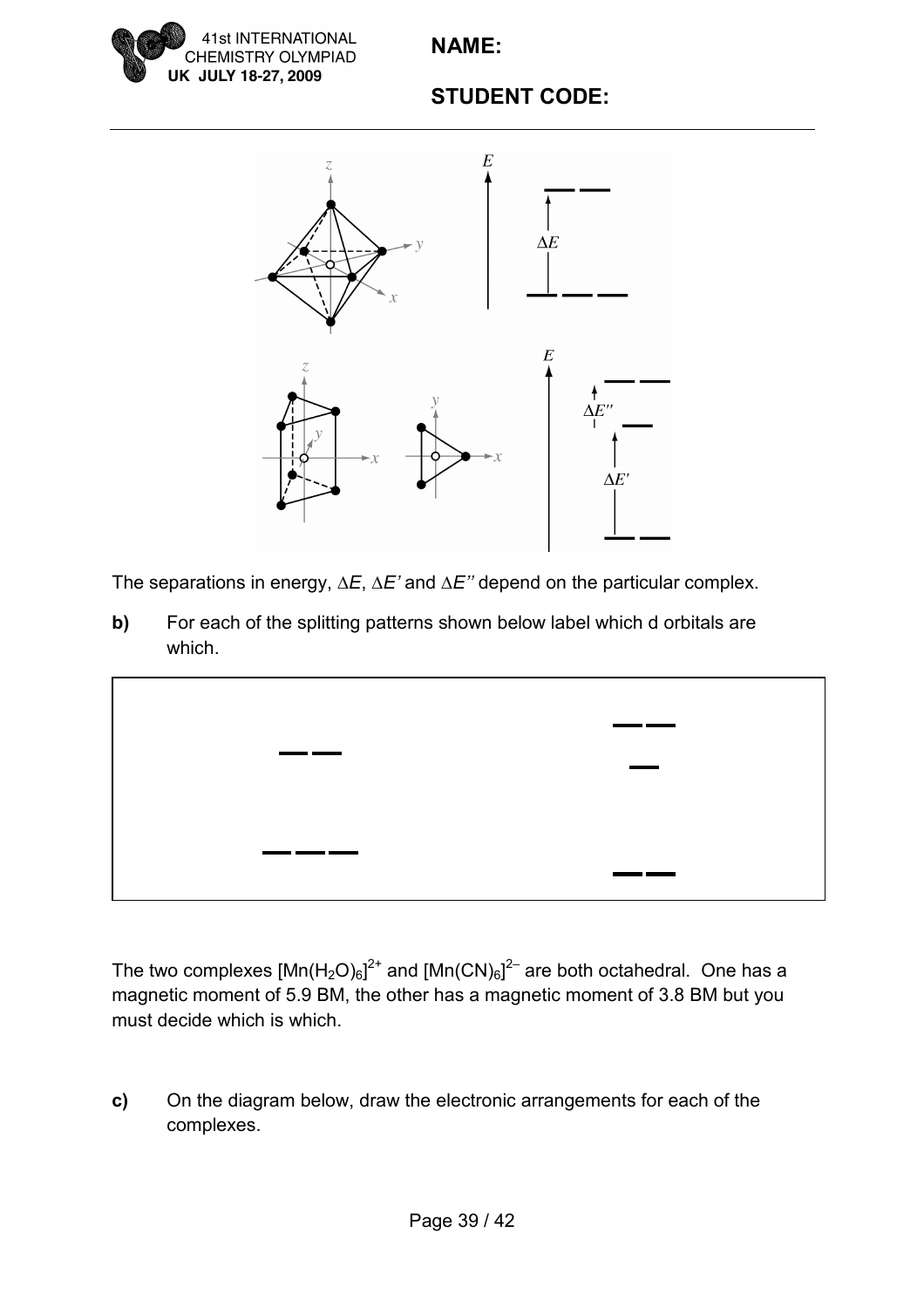

# **STUDENT CODE:**

 $[Mn(H<sub>2</sub>O)<sub>6</sub>]<sup>2+</sup>$ 

. .

۰.

 $[Mn(CN)_{6}]^{2-}$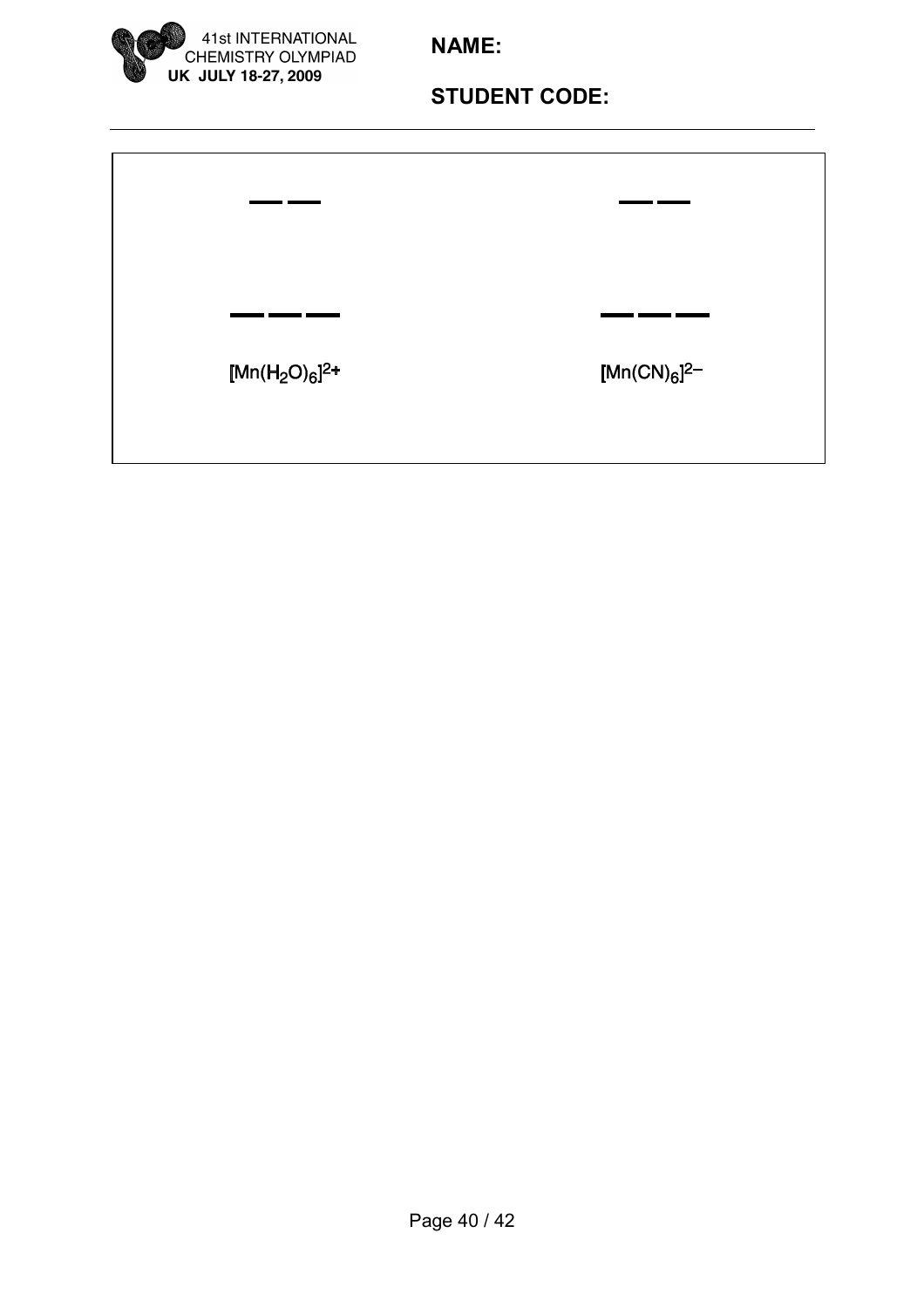The magnetic moments of complexes **A** and **B** shown below have been measured and found to be 1.9 and 2.7 BM but you must decide which is which.



**d)** Draw the orbital splitting diagrams for the two complexes, including the arrangements of the electrons.



Octahedral complexes are far more common than trigonal prismatic. Werner isolated five compounds  $C - G$  containing  $Co(III)$ , CI, and  $NH<sub>3</sub>$  only, each of which contained one octahedral complex. (There is actually a sixth compound but Werner could not isolate it). Werner's five compounds had the molar conductivities shown below. The conductivities are extrapolated to infinite dilution and are expressed in arbitrary units. Compound **G** does not react with aqueous AgNO<sub>3</sub>; compounds **C**, **D**, and **E** react with different stoichiometric ratios of aqueous AgNO<sub>3</sub>; **E** and **F** react with the same stoichiometric ratio of aqueous  $AqNO<sub>3</sub>$ .

|                       | ◡   |              |     |     | u      |
|-----------------------|-----|--------------|-----|-----|--------|
| molar<br>conductivity | 510 | ר כי<br>01 L | 249 | 249 | $\sim$ |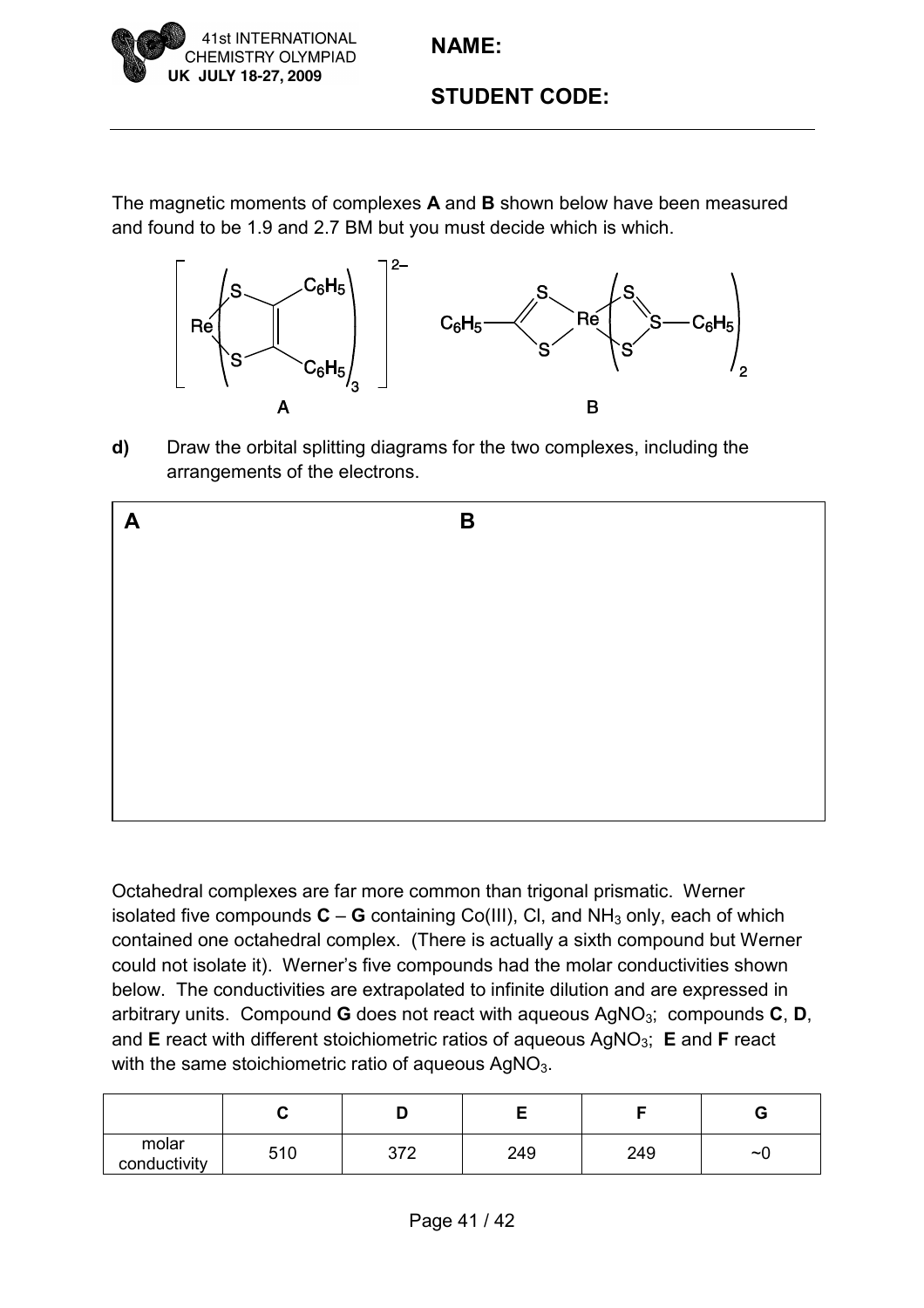

# **STUDENT CODE:**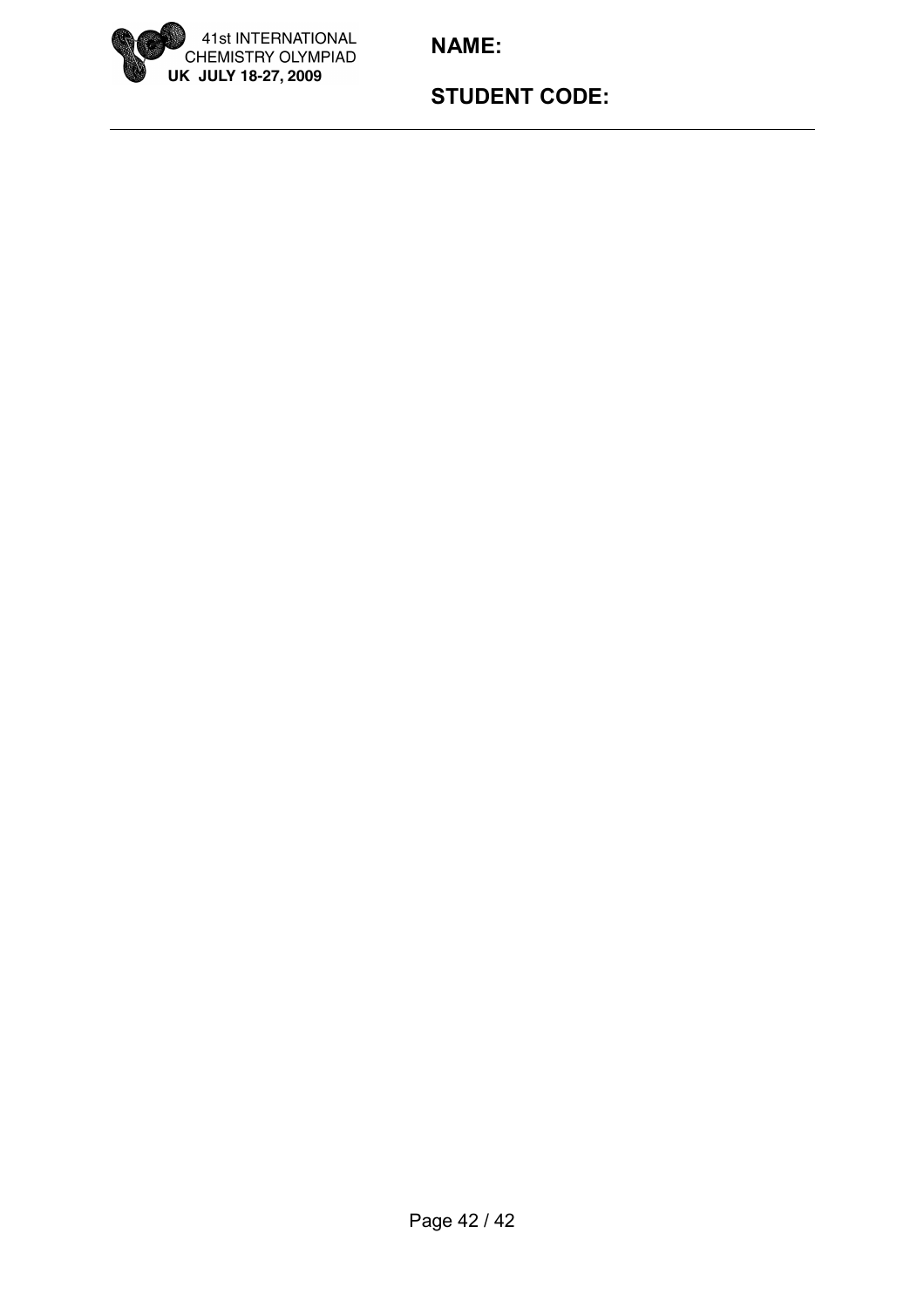

### **e)** As far as you are able, suggest a structure for each of the compounds **C** – **G**.



| E,        | F |  |
|-----------|---|--|
|           |   |  |
|           |   |  |
|           |   |  |
|           |   |  |
|           |   |  |
|           |   |  |
|           |   |  |
|           |   |  |
|           |   |  |
|           |   |  |
|           |   |  |
|           |   |  |
|           |   |  |
|           |   |  |
|           |   |  |
| ${\bf G}$ |   |  |
|           |   |  |
|           |   |  |
|           |   |  |
|           |   |  |
|           |   |  |
|           |   |  |
|           |   |  |
|           |   |  |
|           |   |  |
|           |   |  |
|           |   |  |

Werner was also the first person to separate the enantiomers of an octahedral compound ,**H**, which contained no carbon atoms. The compound, **H**, is composed of only cobalt, ammonia, chloride and an oxygen species which could be either  $H_2O$ , or HO<sup>−</sup> or O<sup>2–</sup>. The compound contains octahedrally coordinated cobalt ions. All of the chloride is easily removed from the compound by titration with aqueous silver nitrate. A 0.2872 g sample of **H** (containing no water of crystallization) required 22.8  $\text{cm}^3$  of 0.100 M silver nitrate to exchange all of the chloride.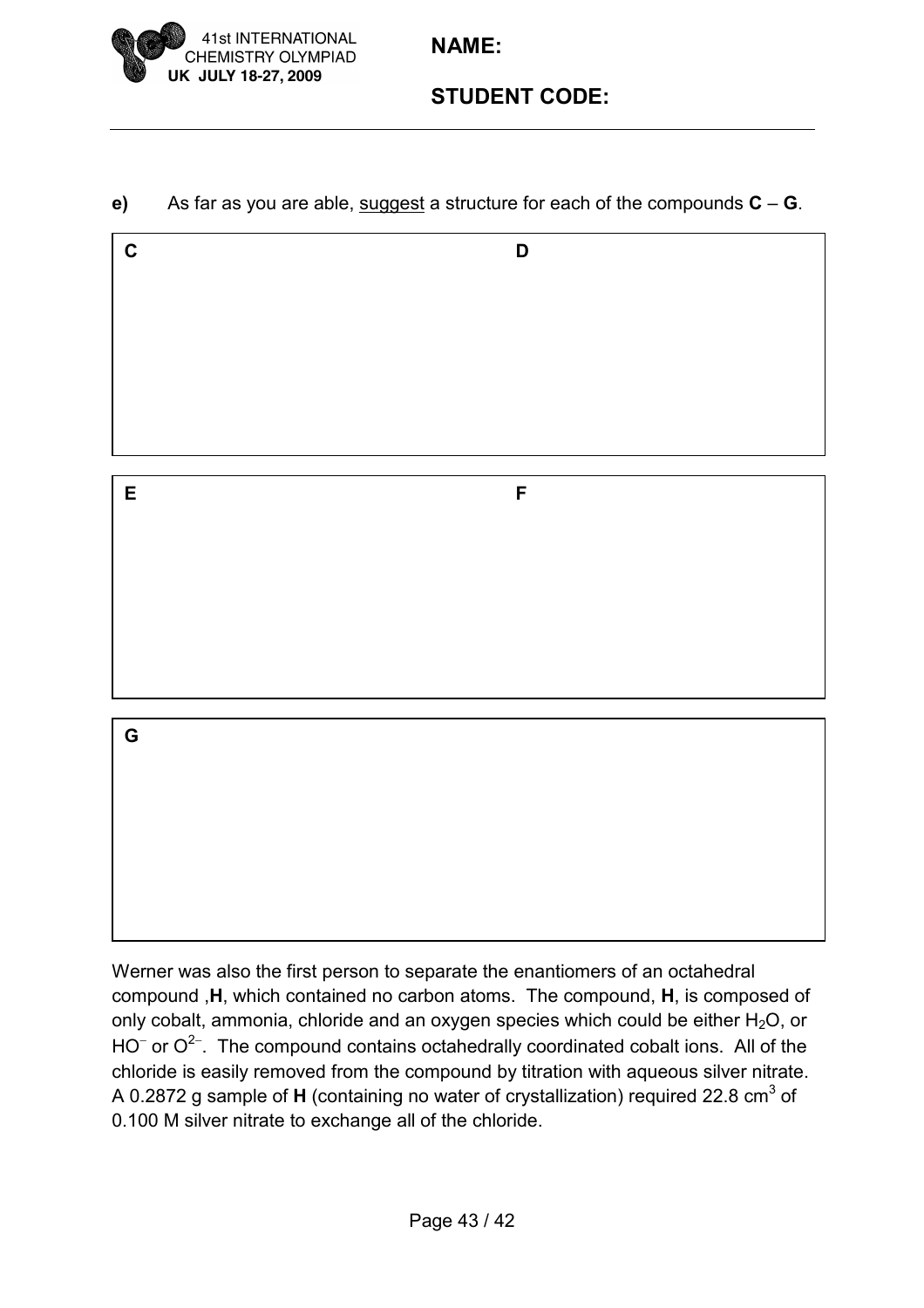## **STUDENT CODE:**

**f)** Calculate the percentage, by mass, of chloride in **H**.

**H** is stable to acids, but is hydrolysed in alkali. A 0.7934 g sample of **H** (containing no water of crystallization) was heated with excess aqueous sodium hydroxide. Cobalt(III) oxide was formed and ammonia gas given off. The ammonia produced was distilled off and absorbed into 50.0 cm<sup>3</sup> of 0.500 M aqueous HCl. The residual HCI required 24.8 cm<sup>3</sup> of 0.500 M aqueous KOH to be neutralized.

The remaining suspension of cobalt(III) oxide was allowed to cool, approximately 1g of potassium iodide was added, and then the mixture was acidified with aqueous HCl. The liberated iodine was then titrated with 0.200 M aqueous sodium thiosulfate and required 21.0  $\text{cm}^3$  for complete reaction.

**g)** Calculate the percentage, by mass, of ammonia in **H**.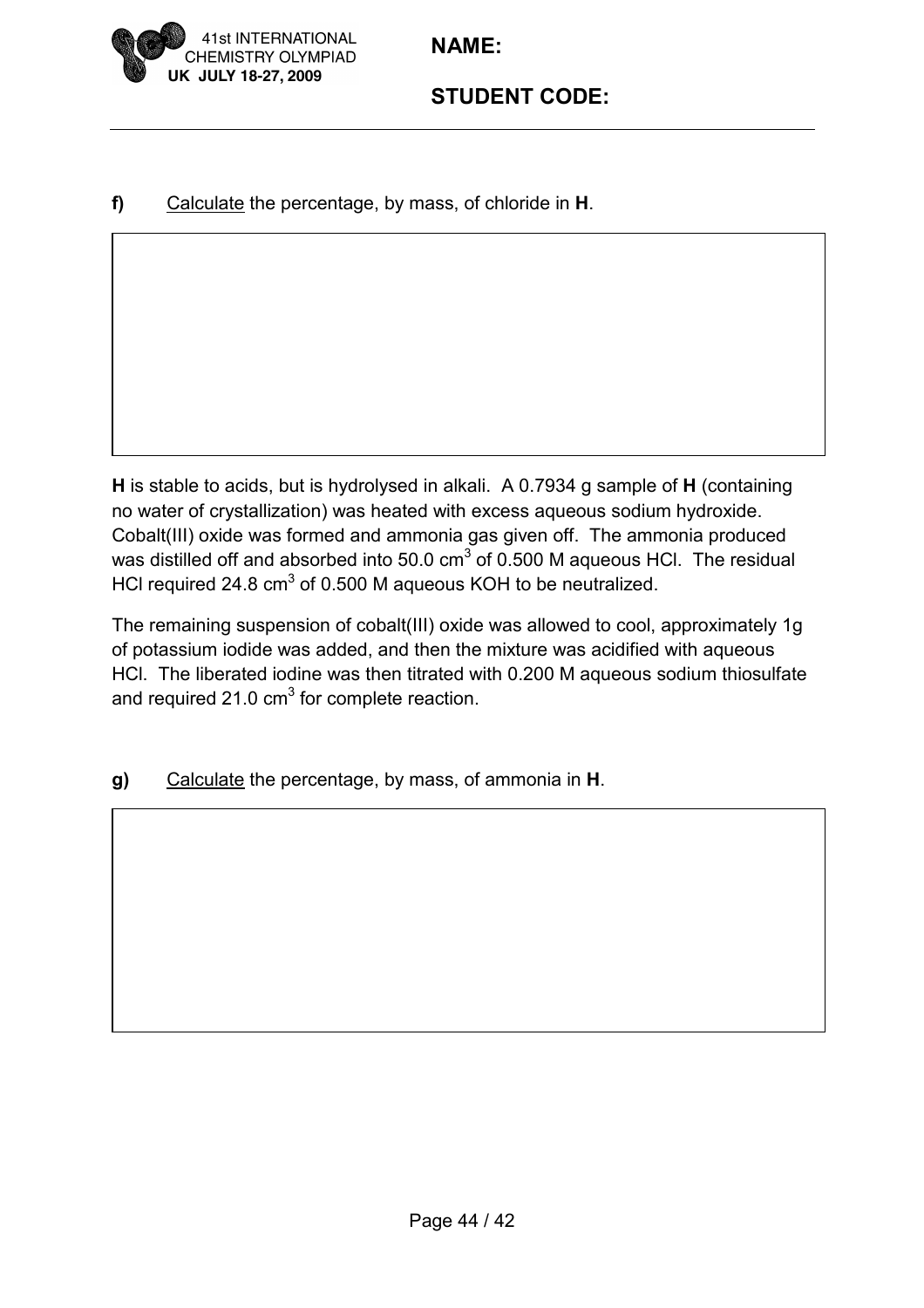

**h)** Give the equation for the reaction of cobalt(III) oxide with potassium iodide in aqueous acid.

**i)** Calculate the percentage, by mass, of cobalt in **H**.

**j)** Calculate the identity of the oxygen species contained in **H**. Show your working.